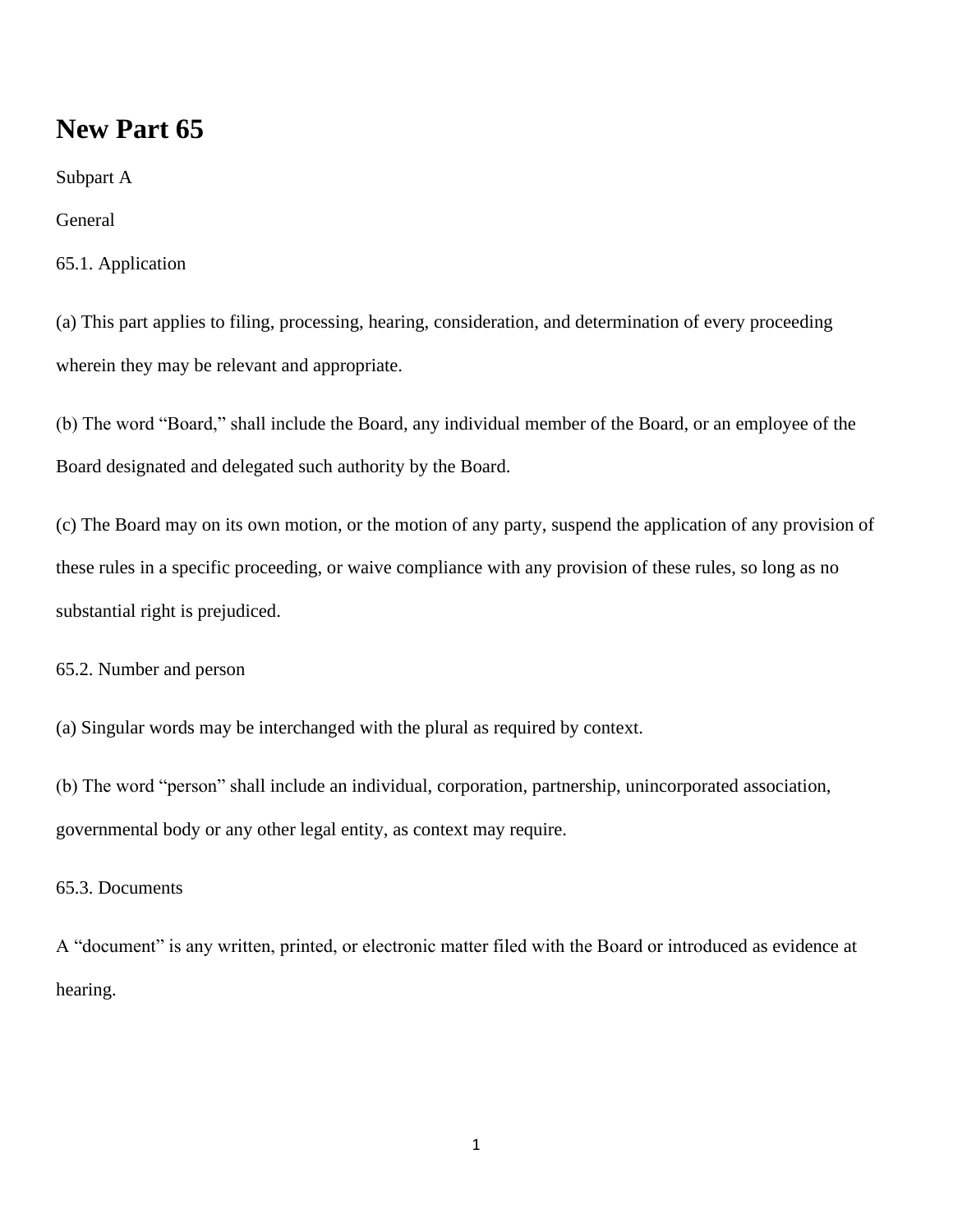#### 65.4. Pleading

A "pleading" is a document setting forth the claims, defenses, admissions, and denials of a party in a proceeding before the Board.

#### 65.5. Petition

A "petition" is a pleading filed to commence a proceeding before the Board, and which must allege that an order, determination, rule, or regulation issued by the Commissioner of Labor is invalid or unreasonable.

65.6. Party; Commissioner of Labor

(a) "Party" includes petitioner, applicant, respondent, Commissioner of Labor, intervenor, and objector.

(b) "Commissioner" when referred to in these rules means the Commissioner of Labor, and may be used interchangeably with the terms "Department of Labor," "Department," and "DOL."

65.7. Proof of service

Proof of service when required by these rules must specify the document served, the person serving it, the parties it was served on, the method of service, place of service, and the date the document was served. When a document has been electronically filed with the Board, and a party being served has opted to receive electronic service of documents, proof of service may be accomplished by copying the served party on the electronic transmission of the document being filed with the Board, provided the electronic transmission of the filing with the Board, copied to the party being served, contains all required information for proof of service.

# 65.8. Language

Each document, other than an affidavit or exhibit, served or filed must be in the English language. Where an affidavit or exhibit attached to a document or offered as evidence at hearing is in a language other than English,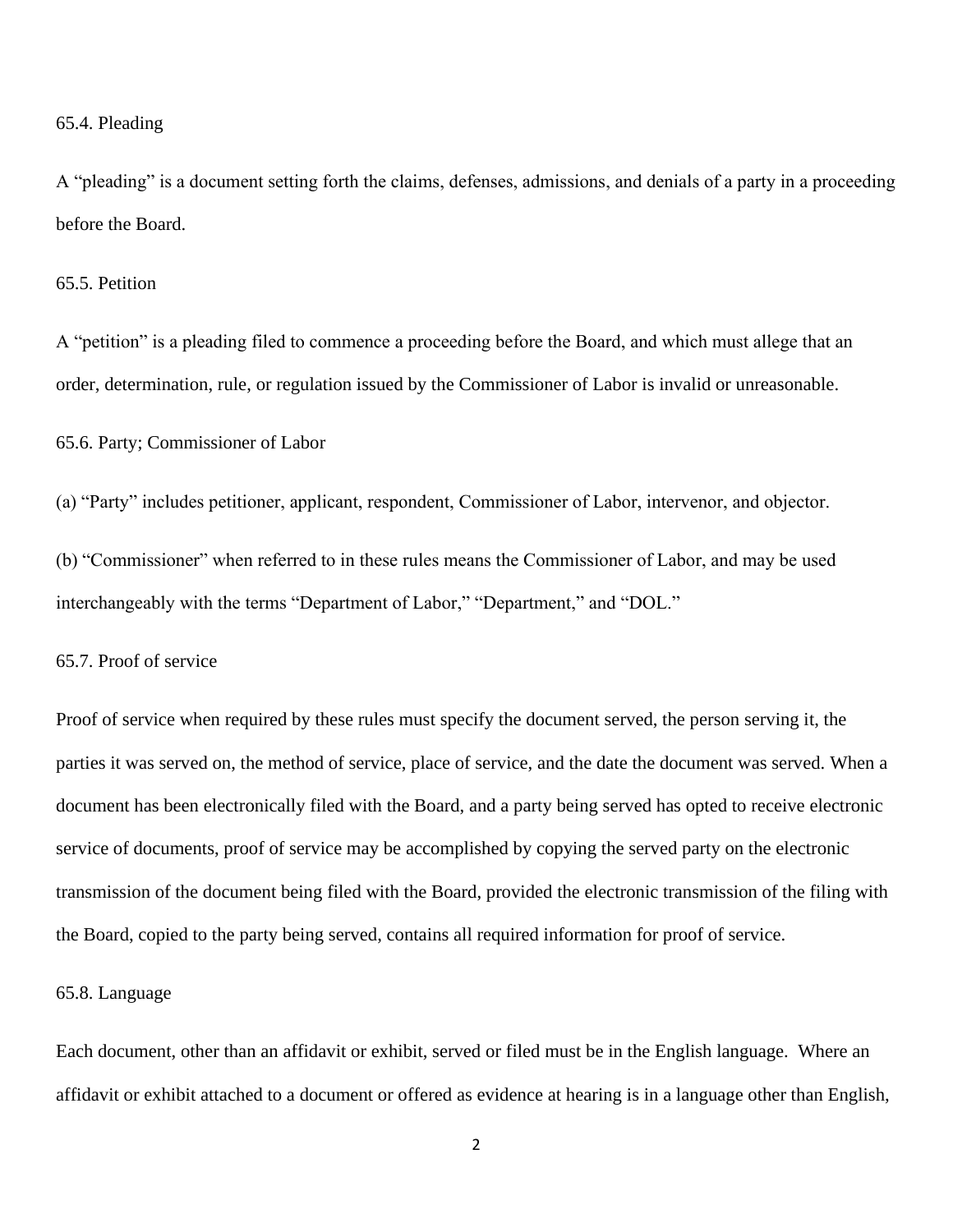it must be accompanied by an English translation and an affidavit by the translator stating the translator's qualifications and certifying that the translation is accurate.

65.9. Interpreters

(a) If a party or witness requires an interpreter at any stage of the proceeding, an interpreter will be provided by the Board upon a party's request. Interpreters are provided at no cost to the parties, except as provided for in paragraph (c) of this section.

(b) The Board may establish reasonable deadlines for the parties to make a request for an interpreter.

(c) The Board may direct a party to pay the reasonable costs incurred by the Board caused by a party's failure to request an interpreter by the deadline set by the Board if such untimely request causes an adjournment or unnecessary delay.

65.10. Computing time

(a) In computing the time period for filing a paper under these rules, the day the period begins to run is not included. The last day of the period is included, unless it is a Saturday, Sunday, or legal holiday, in which case, the period runs until the end of the next day which is not a Saturday, Sunday, or legal holiday.

(b) If a period of time prescribed by these rules is measured from the service of any paper other than a petition, and service is by mail, five days shall be added to the prescribed period.

(c) If a period of time prescribed by these rules is measured from the service of any paper other than a petition, and service is by overnight delivery, one day shall be added to the prescribed period.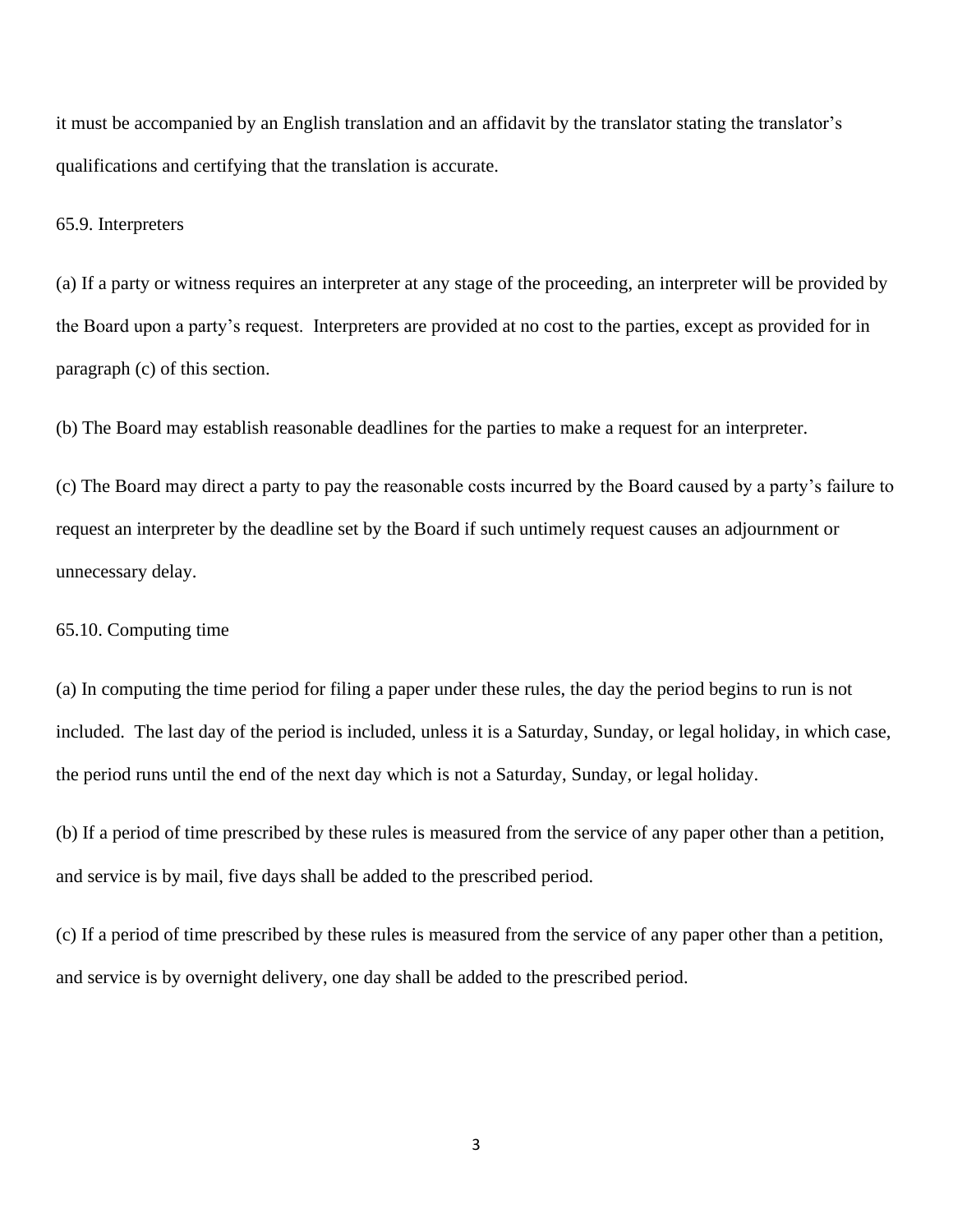#### Subpart B

#### Parties and notice

65.11. Representative of parties; notice of appearance; withdrawal of representation

(a) Any party may appear for themselves, by an attorney, or by a designated representative.

(b) An attorney or designated representative is considered to control all matters related to the party they represent.

(c) All attorneys, agents, and representatives appearing on behalf of any person, that receive a fee for that representation shall file a written notice of appearance, as required by the Executive Law, and the Board will provide such a form to the attorney, agent or representative.

(d) All attorneys, agents, and representatives appearing on behalf of any person, that receive no fee or compensation for that representation shall file a written designation of representative on a form provided by the Board.

(e) Withdrawal of representation may only be accomplished by filing an original and two copies of a written notice of withdrawal with the Board. The notice of withdrawal must advise the Board of the last known address, telephone number and email address of the party for whom representation is being withdrawn, and include proof of service on all parties to the proceeding, including the party for whom representation is being withdrawn.

# 65.12. Intervention

(a) A party wishing to intervene in a proceeding may file an application with the Board at any time prior to the start of hearing with proof of service on the other parties. The Board has discretion to allow intervention on a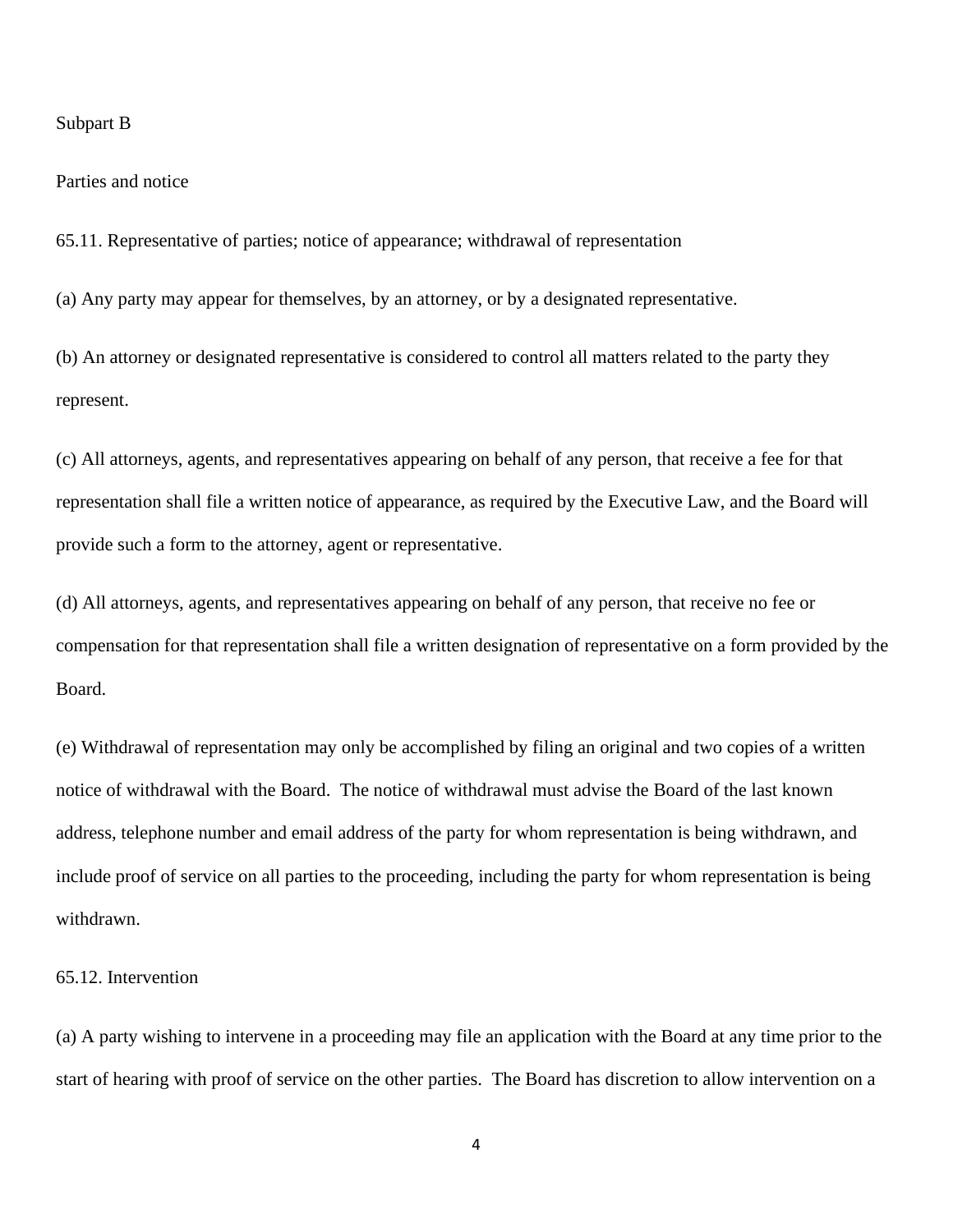showing that an applicant has an interest in the proceeding, the applicant's participation will assist in the determination of the issues raised in the proceeding, and the applicant's participation, as the Board may permit, will not unnecessarily delay the proceeding. Where intervention is granted, the Board will determine the scope of the intervenor's participation in the proceeding and issue an order setting forth such scope.

(b) Objections to an application for intervention, if any, must be filed with the Board, with proof of service, within 10 days after service of the application to intervene, and must set forth the reasons intervention should not be allowed. If the application was filed less than 10 days prior to hearing, objections, if any, must be filed by a date determined by the Board, with proof of service.

# 65.13. Record address

(a) Any document filed with the Board must contain the name, address, telephone number, and email address, if any, of the person filing it.

(b) Any change in such information must be communicated promptly, in writing, to the Board.

(c) The Board may dismiss a proceeding as abandoned if a party fails to comply with paragraph (b) of this section.

## 65.14. Service and notice by the Board

Service and notice by the Board may be by postage-prepaid first class mail, electronic mail or personal delivery unless otherwise agreed by the parties to a proceeding or ordered by the Board. For petitions filed electronically, service and notice will take place through electronic mail unless petitioner requests an alternative method permitted by these rules.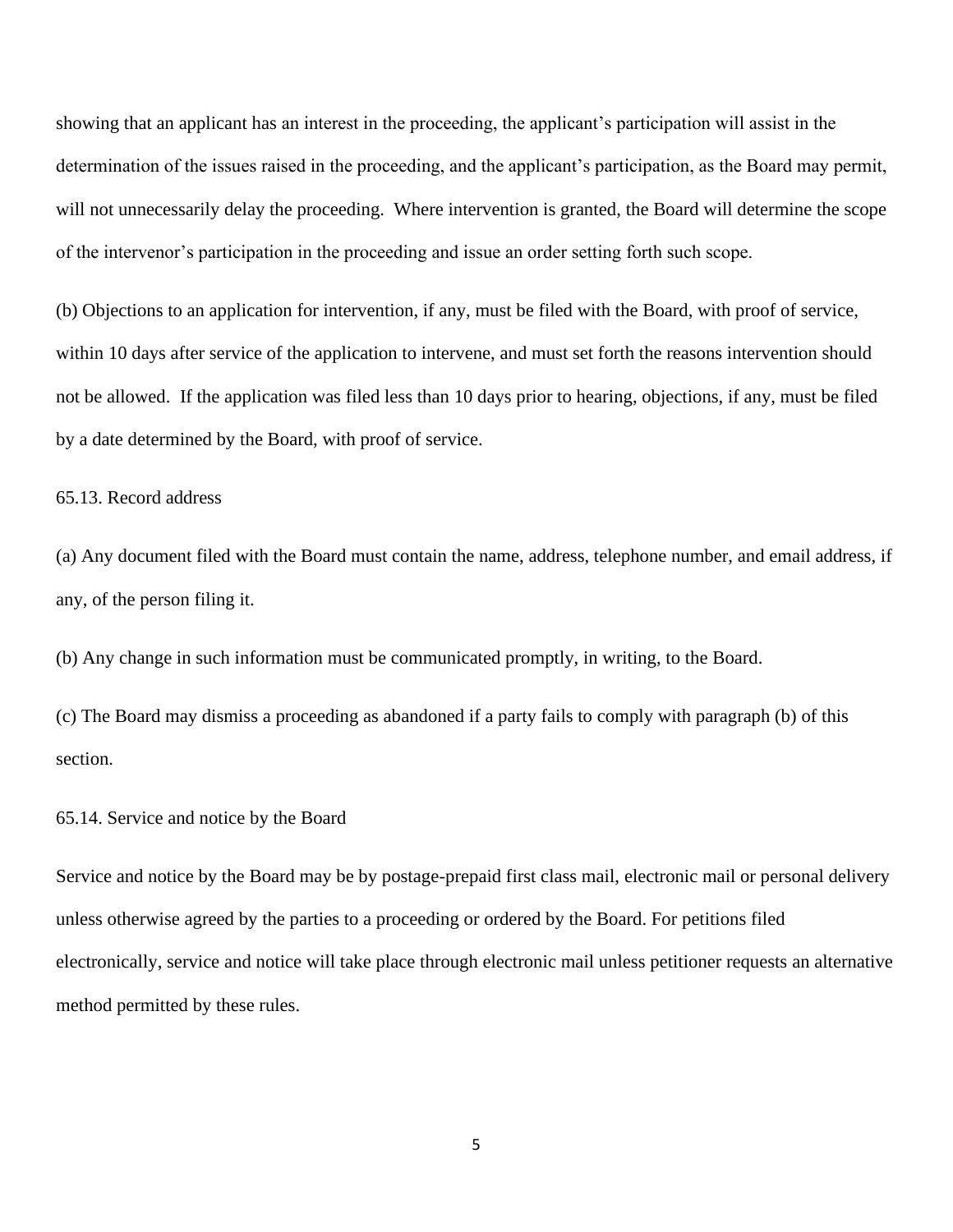#### Subpart C

Documents, pleadings, and motions

65.15. Form of documents

(a) Unless otherwise provided by these rules, a document other than an exhibit must be legible and be produced on standard 8 ½" x 11" white paper or electronic equivalent. Whenever possible, each document other than an exhibit should be typewritten and contain print no smaller than 12 point.

(b) A document other than an exhibit must contain information sufficient to identify the parties and must include the Board's docket number if one has been assigned.

(c) A party filing a document or offering it as evidence must redact any confidential personal information, including, but not limited to:

(1) all but the last four digits of any taxpayer identification number of an individual or an entity, including a social security number, employer identification number, and individual taxpayer identification number;

(2) the month and day of any individual's birthdate;

(3) the full name of an individual known to be a minor, except the minor's initials; and

(4) all but the last four digits of any financial account number, including a credit and/or debit card number, a bank account number, an investment account number, and/or insurance account number. The Board may direct any party to redact confidential personal information from their documents or require a party to file amended documents that conform to this rule. A party's failure to redact such information as directed may, at the discretion of the Board, constitute a waiver of the right to further participation in the proceeding.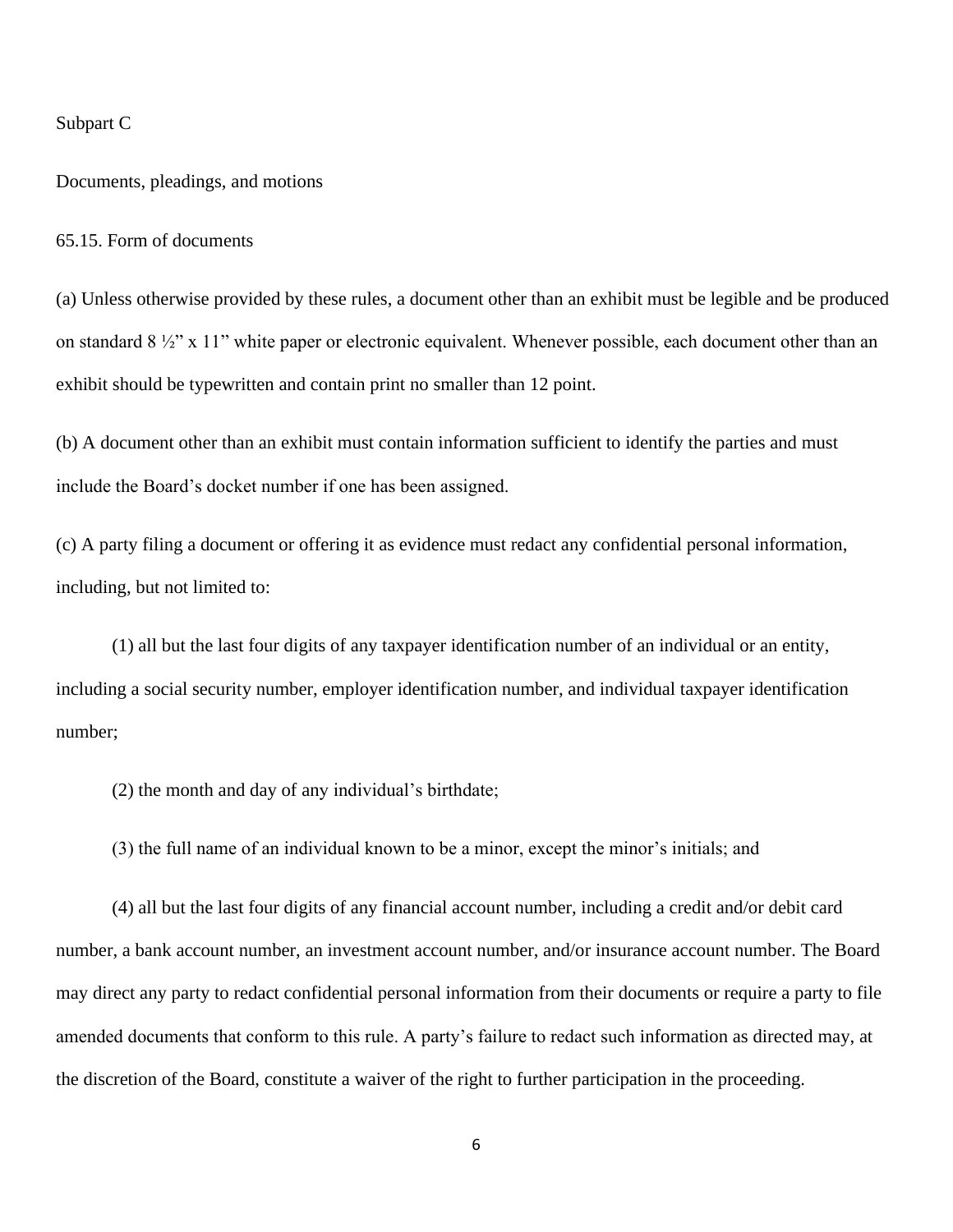65.16. Place of filing

Unless filing electronically or otherwise directed, an original and three copies of any paper required under these rules must be filed at the Board's principal office in Albany, New York. Electronic filings do not require any copies to be filed and are to be filed at the location designated by the Board.

65.17. Method of filing

(a) All documents may be filed by mail, courier, delivery service, or in person at the Board's principal office in Albany during normal business hours; electronically, at a location determined and designated by the Board; or by any other method authorized by the Board.

(b) A document is timely if it is postmarked or electronically timestamped within the time provided for by these rules but is not deemed filed until received by the Board. A document filed electronically will be considered filed with the Board at the time the electronic transmission indicates it was received by the Board.

65.18. Form of petition

(a) A petition for review must state the reasons the order, determination, rule or regulation being appealed is invalid or unreasonable and specify the relief requested.

(b) The petition must clearly indicate the name or names of all petitioners, which includes all persons on whose behalf the petition is being filed. The petition must also include the name, address, telephone number, and email address, if any, of each petitioner. If the petition is filed by a representative, the representative's name, address, telephone number, and email address must be indicated.

(c) If the petitioner is not named in the order, determination, rule or regulation being appealed, the petition must state the facts that support the petitioner as an interested party.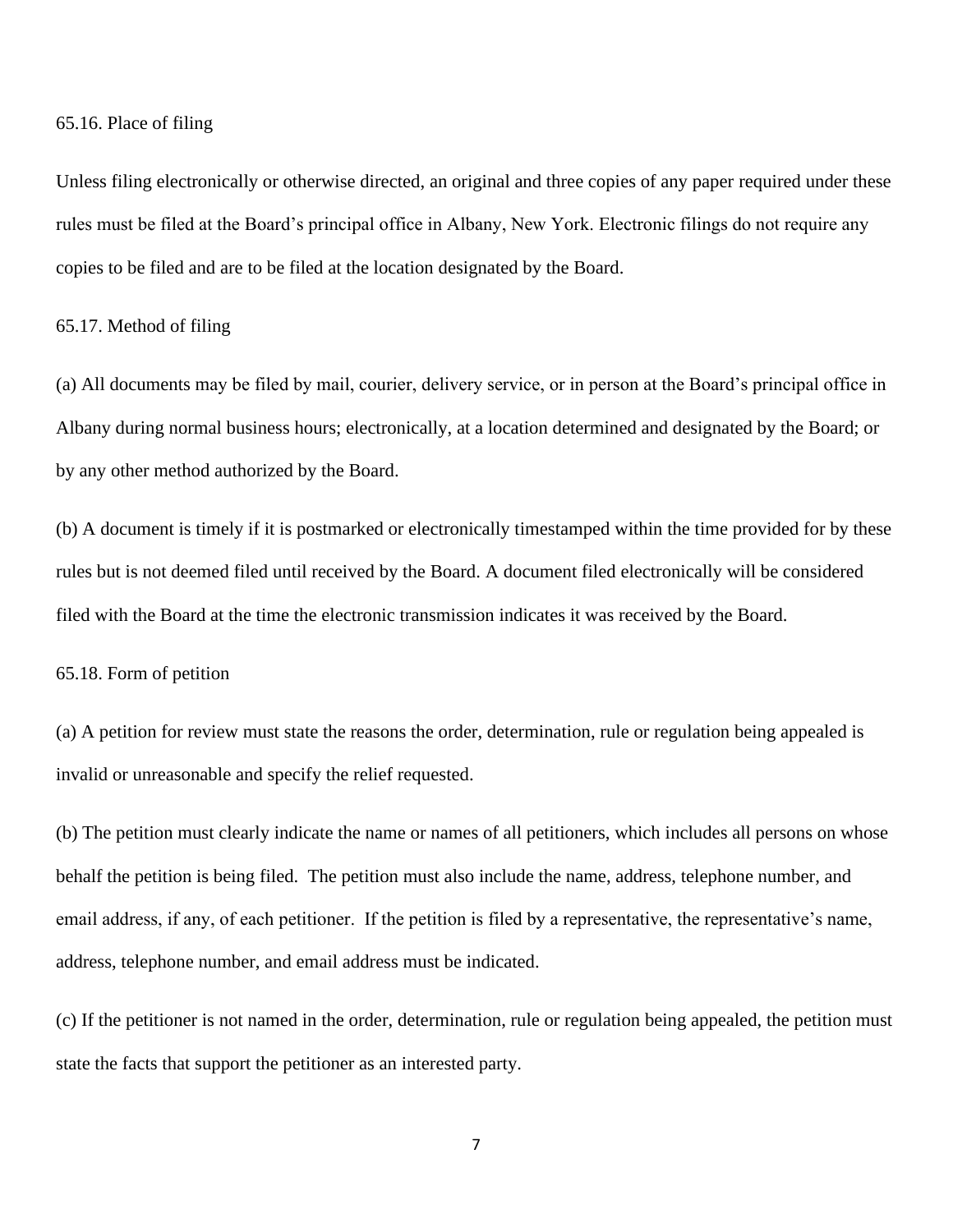(d) If the petition seeks review of a determination issued under Labor Law § 30 or of a notice of violation and order to comply issued under Labor Law § 27-a, the petition must state the name, address, and email address of any representative of the employees affected by the decision or notice of violation and order to comply.

(e) The petition must be signed by the person who is filing it.

(f) A copy of the order, determination, rule, or regulation being appealed must be included with or attached to the petition.

65.19. Time for filing of petition to review order, determination, or rule or regulation of Commissioner of Labor

(a) Unless otherwise provided by statute, rule or regulation, a petition for review of an order, determination, rule or regulation issued by the Commissioner must be filed with the Board within 60 days after the date the order, determination, rule or regulation was issued.

(b) Statutes of limitations for filing a petition cannot be extended by the Board.

65.20. Docketing of petition

All petitions filed with the Board will be assigned a docket number. Documents filed after a docket number is assigned must include the docket number.

65.21. Service of petition on the Commissioner of Labor by the Board

(a) After a petition is filed that complies with section 65.18, the Board will serve it upon the Commissioner, through their General Counsel. Acknowledgment of service in a form determined by the Board will be sent to all parties indicating the date the petition was served.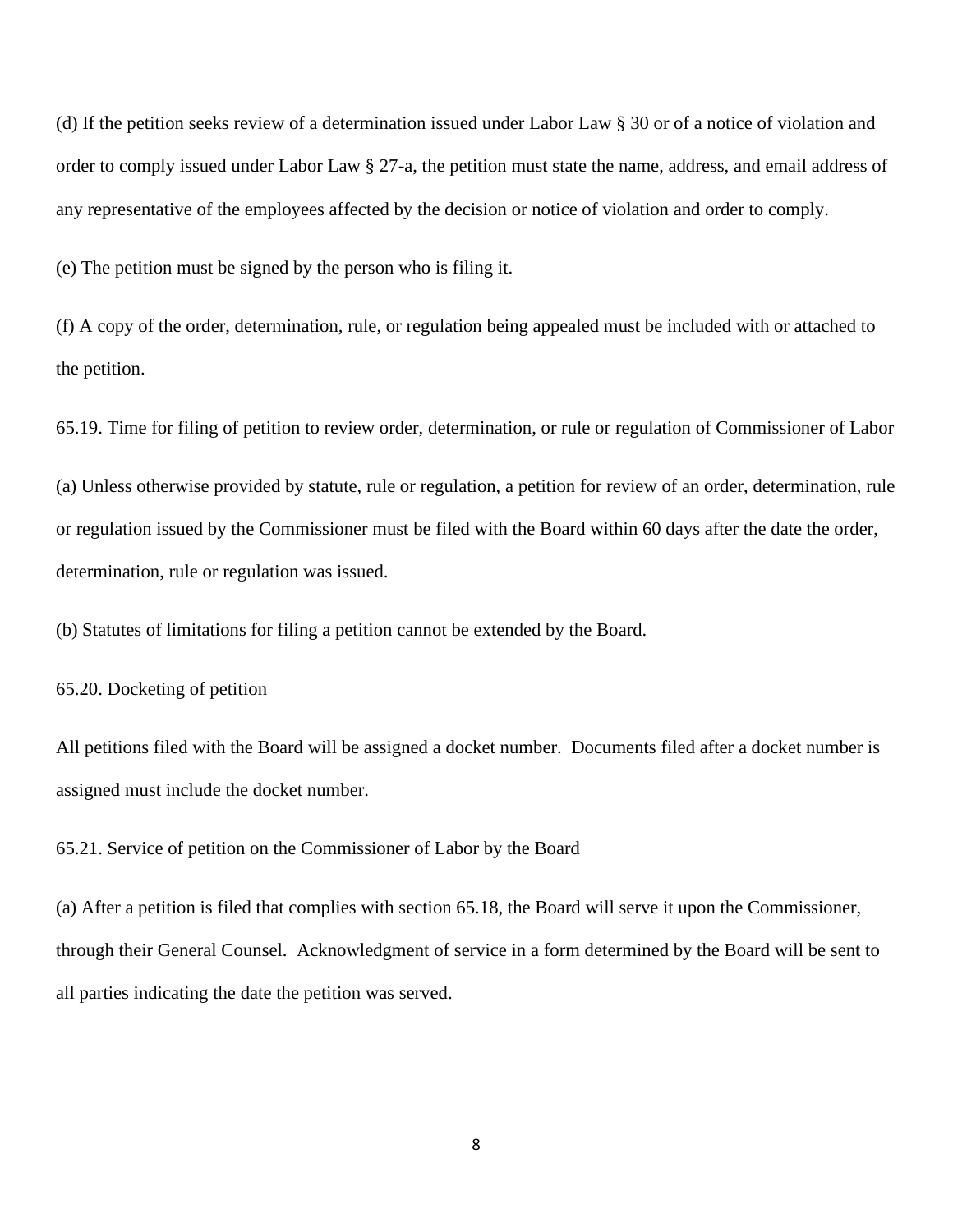(b) If the petition seeks review of a decision issued under Labor Law § 30 or of a notice of violation and order to comply issued under Labor Law § 27-a, the Board will send a copy of the petition for informational purposes to any representative of the affected employees identified in the petition.

#### 65.22. Response to petition

(a) The Commissioner must file an answer or a motion to the petition with the Board, with proof of service, within 30 days of service of the petition by the Board.

(b) The answer shall be so drawn as to advise the petitioner and the Board of the nature of the defense, in reasonable detail. It shall contain a specific admission, denial, or explanation of each of the material facts alleged in the petition. Such a denial may be upon information and belief or a denial of knowledge or information sufficient to form a belief as to the truth of the allegation. The answer must also contain a statement of any facts upon which the Commissioner relies for an affirmative defense.

(c) (1) The Commissioner shall serve one copy of the answer upon each petitioner or attorney of record and shall file the original with the Board, with proof of such service.

(2) If a representative of petitioner's employee is named in the Petition, the Commissioner shall also serve, by mail, one copy upon such representative and shall file with the Board proof of such service.

#### 65.23. Reply to answer

Any party may file a reply to the Commissioner's answer, with proof of service, within 10 days of service of the answer.

#### 65.24. Motions addressed to pleadings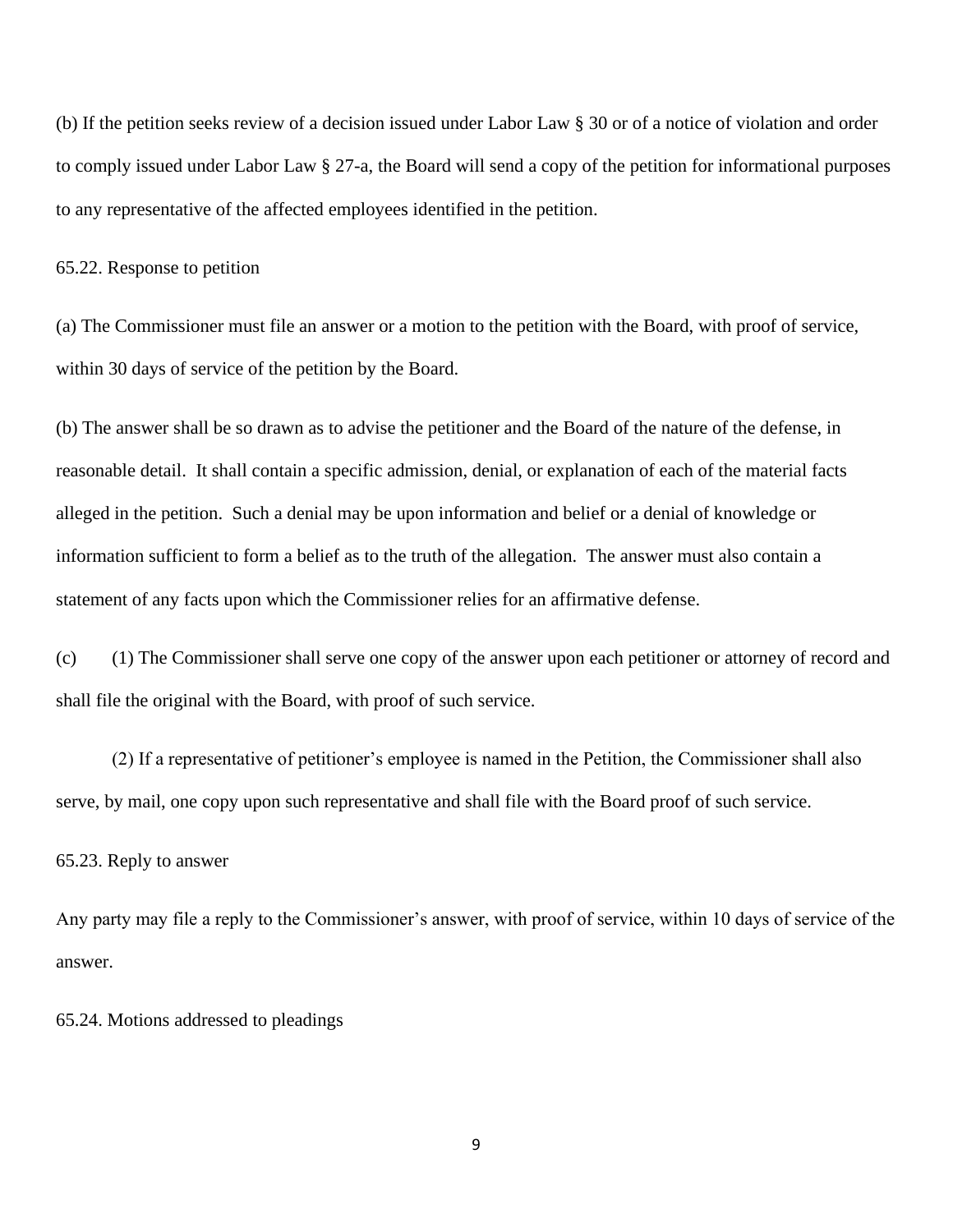(a) Unless otherwise provided by these rules or directed by the Board, a motion addressed to a pleading must be filed, with proof of service, within 30 days after service of the pleading that is the subject of the motion.

(b) A response to a motion addressed to a pleading, if any, must be filed, with proof of service, within 30 days after service of the motion unless otherwise directed by the Board. A reply, if any, must be filed with proof of service, within 15 days after service of the response.

(c) The moving party must advise the other party or parties in its notice of motion of the time periods set forth by these rules for filing and serving a reply and response to a motion.

(d) If an evidentiary hearing or oral argument is required by the Board to rule on a motion, the Board will fix the time and place for such hearing or argument and notify the parties in writing.

# 65.25. Amendment of petition

(a) A petitioner may file an amended petition without the Board's permission at any time prior to service of a response to the petition. Thereafter, a petition may only be amended with the Board's permission.

(b) Unless otherwise directed, an amended petition will be served by the Board in the same manner as set forth at section 65.21 of these rules, a response to an amended petition, if any, must be made in the same manner as set forth at section 65.22 of these rules, and a reply to an answer to an amended petition, if any, must be made in the same manner as set forth at section 65.23 of these rules.

65.26. Amendment of pleading other than petition; amendment to conform to proof

(a) Pleadings, other than petitions, may only be amended with the Board's permission.

(b) Pleadings may be amended with the Board's permission to conform to the proof at any time prior to the conclusion of the hearing.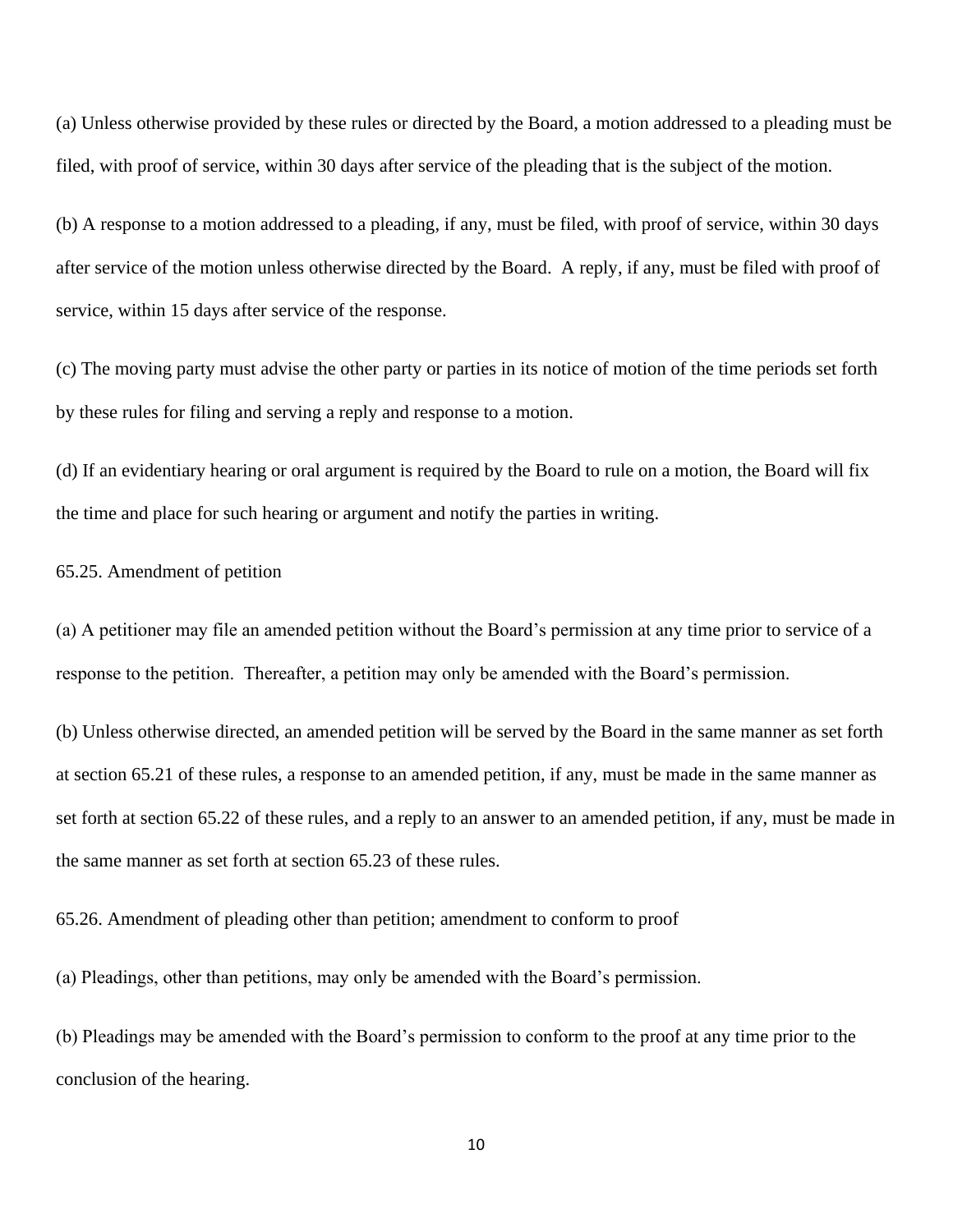65.27. Extension of time to file a pleading or other document

(a) Any application for an extension of time to file any pleading or other document required by these rules must be filed with the Board, and copied to all other parties, no later than three days prior to the date the pleading or other document is due and must state the ground or grounds for the request. Any party objecting to an application for an extension of time to file a pleading or other document must do so promptly in writing and copy all other parties to the proceeding.

(b) The statute of limitations for filing a petition to commence a proceeding cannot be extended by the Board.

65.28. Failure to file a pleading

Failure to file any pleading pursuant to these rules when due, may at the discretion of the Board, constitute a waiver of the right to further participation in the proceeding.

65.29. Withdrawal of petition or other pleading

A party may withdraw a petition or other pleading at any time by notifying the Board in writing with a copy to all other parties to the proceeding.

65.30. Mistakes, omissions, defects and irregularities

At any state of a proceeding the Board may permit a mistake, omission, defect, or irregularity to be corrected, upon such terms as may be just, or if a substantial right of a party is not prejudiced, the mistake, omission, defect, or irregularity may be disregarded.

# 65.31. Stays

(a) The filing of a petition may, at the discretion of the Board, operate to stay all proceedings against the petitioner under such order, determination, rule, or regulation until the determination of such petition. Such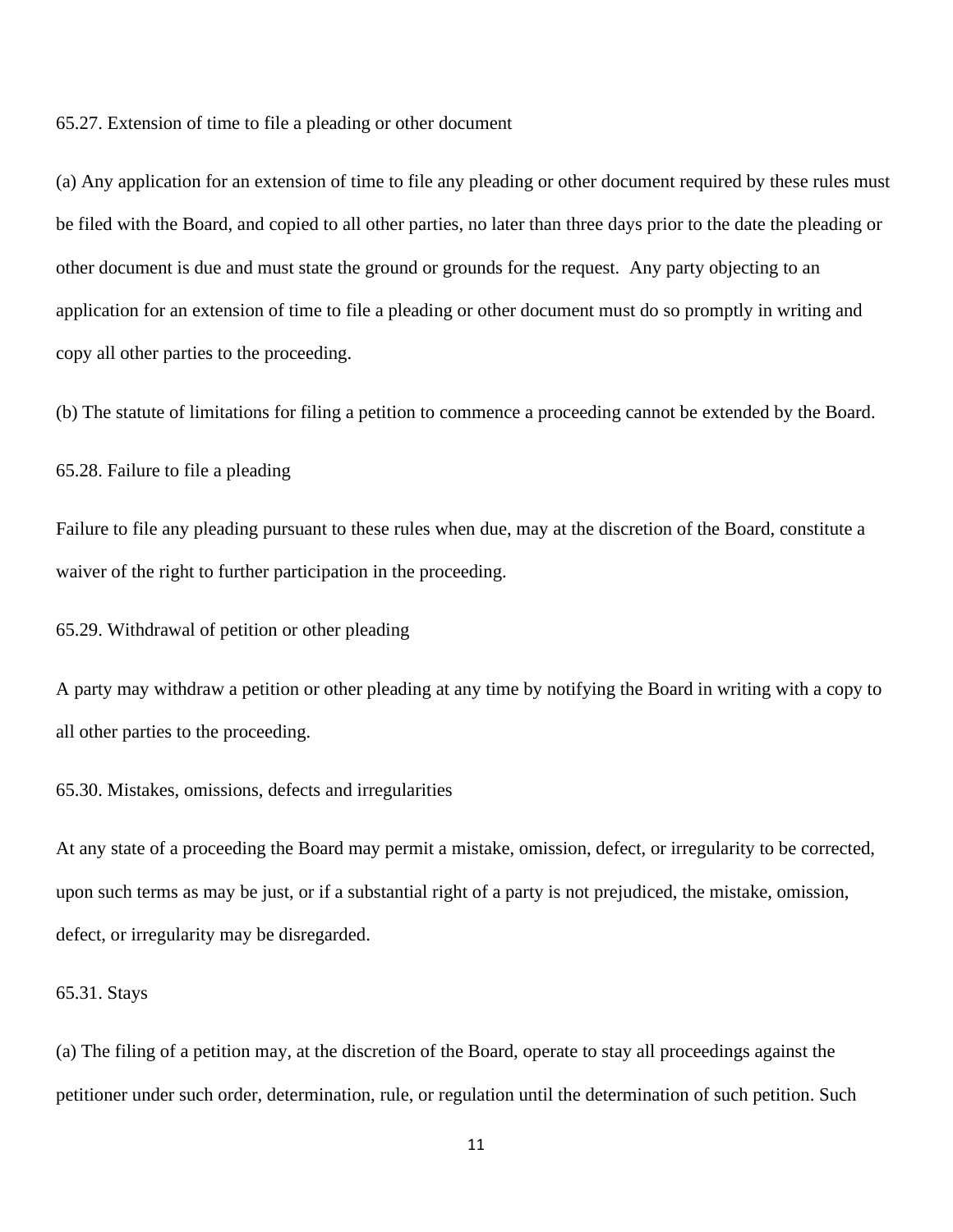discretion may be exercised, if at all, upon written application therefor, which application shall be supported by affidavits, documentary evidence, or other evidence demonstrating the necessity for such stay, the financial responsibility of the applicant when relevant, and that the grant of such stay will not unduly prejudice any employee, the public or the Department of Labor. The Commissioner of Labor shall have such opportunity as the Board shall deem reasonable and sufficient to object to or oppose the application for a stay.

(b) Application for a stay of enforcement of an order issued under Labor Law § 200 shall be granted or denied by the Board within 72 hours after the filing of the application.

(c) A stay of enforcement of a minimum wage compliance order requires the posting of security or the obtaining of a waiver of security as provided for in Labor Law § 657. The application shall be made in the manner provided in rule 71.10 of these rules.

(d) Upon the filing of an application for a stay of enforcement of an order issued under Labor Law § 27-a, a hearing officer, designated by the Board, shall promptly schedule an onsite inspection to be attended by representatives of the applicant, of the affected employees and of the Commissioner of Labor. After inspecting the condition or conditions on which the alleged violation is based, and after hearing the representatives of the applicant, of the employees and of the Commissioner of Labor, the hearing officer shall report promptly to the Board. The hearing officer's report shall also include the application, any writings or documents submitted in connection with the application, and such other material as the hearing officer may deem appropriate. The Board may deny such application or may grant the same to such an extent and upon such terms and conditions as the Board shall determine.

(e) The granting of a stay does not affect the general enforcement of an order, determination, rule or regulation against anyone who has not filed a petition.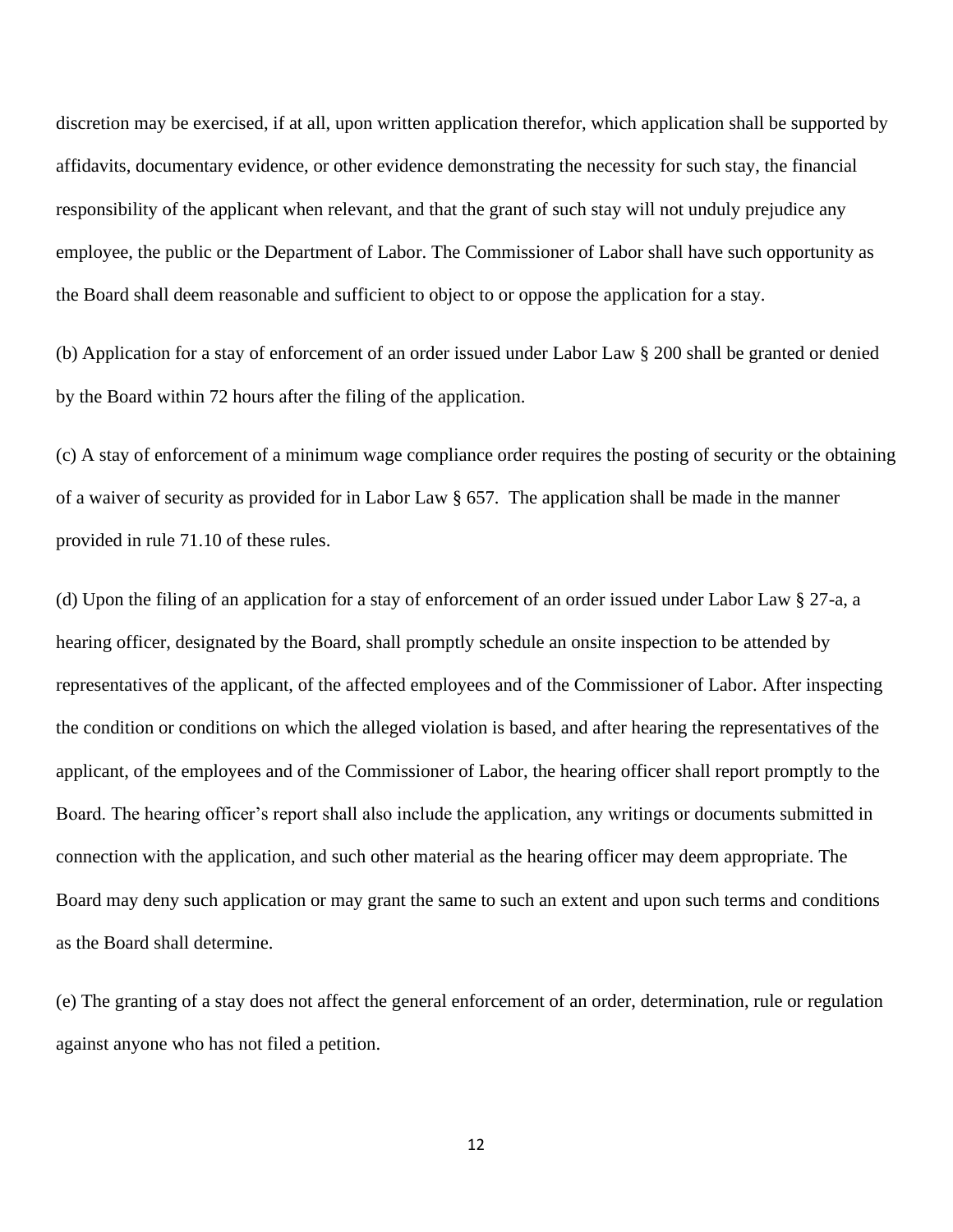#### Subpart D

Pre-hearing procedure and discovery

65.32. Pre-hearing conference; document exchange

(a) At any time prior to hearing, the Board or a designated hearing officer may direct the parties or their representatives to exchange documents, to participate in a pre-hearing conference, or both.

(b) Pre-hearing conferences are conducted by telephone or video-teleconference, unless otherwise directed by the Board or hearing officer.

(c) Except in the case of emergency or unusual circumstances, any party seeking postponement of a scheduled pre-hearing conference must file a written request with a copy to all other parties at least seven days prior to the date scheduled for the pre-hearing conference. The request for postponement must state the reason or reasons for the request.

#### 65.33. Prehearing briefs

(a) The Board or hearing officer may, when it appears necessary, require the parties to submit prehearing briefs that include any or all of the following:

(1) statements of the principal contentions of the parties;

- (2) identification of evidence to be submitted at hearing and the purpose of the evidence;
- (3) names of witnesses and subjects of their testimony; and/or

(4) discussion of the legal issues.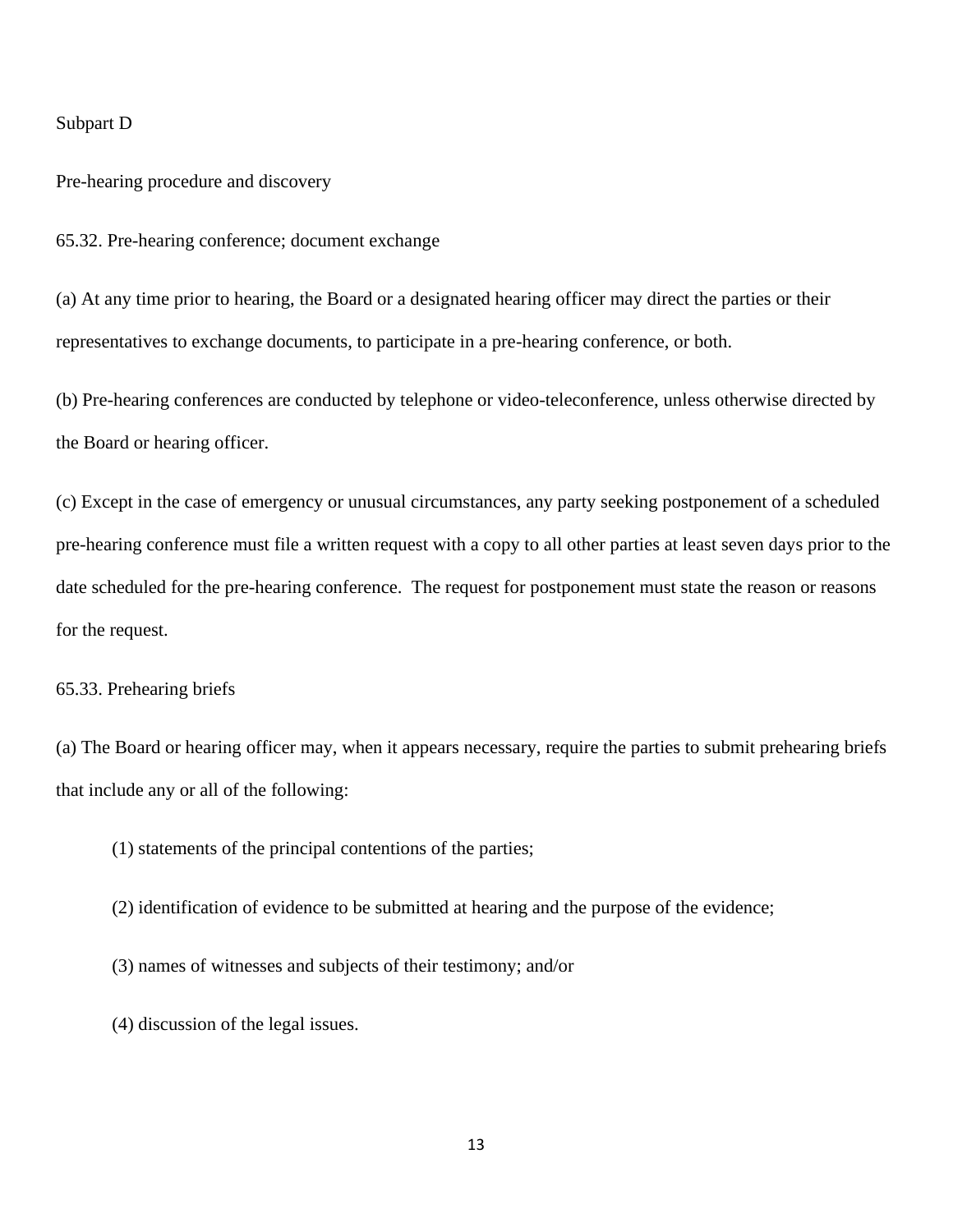(b) When prehearing briefs are requested, the Board or hearing officer will fix the time for submission of such briefs and any responses or replies, as well as give notice to the parties of the issues to be addressed. If oral argument is required, the Board or hearing officer will send notice to the parties of the time and place for oral argument.

#### 65.34. Bills of particulars

(a) A demand for a bill of particulars may be made by any party to a proceeding within 10 days after an answer to a petition is filed. Thereafter, a demand for a bill of particulars may only be made with the Board's approval.

(b) A bill of particulars must be served on the party demanding it, or objections filed with the Board, no more than 10 days after the date the demand was served.

(c) If objections to a demand for a bill of particulars are filed, a copy of the demand must be attached to the objections. The demanding party's response to the objections, if any, must be filed with the Board, with proof of service on the objecting party, within 10 days after service of the objections.

(d) If a party fails to serve a timely bill of particulars or the bill of particulars is insufficient, the demanding party may file a motion requesting the Board to enforce the demand. The motion must include a copy of the demand, and if a bill has been served, a copy of the bill. The motion must be made in the manner set forth by section 65.24 of these rules except that such motion may be made within 10 days after the time to serve the bill has expired. A response to the motion, if any, must be filed, with proof of service, within 10 days after service of the motion. A reply to the response, if any, must be filed, with proof of service, within 5 days after service of the response.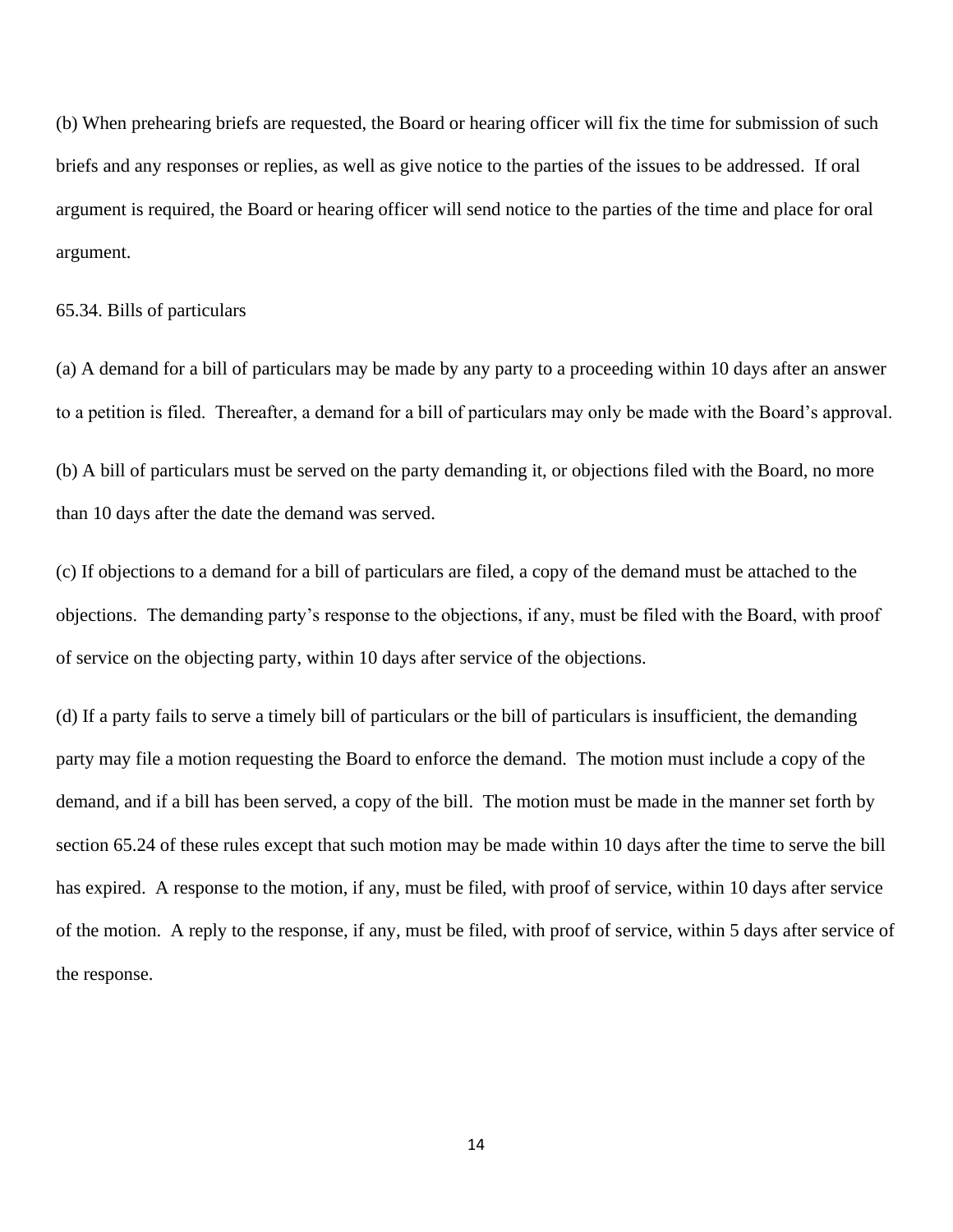65.35. Interrogatories

(a) Interrogatories directed to a party or witness are not allowed unless ordered by the Board upon a showing of good cause.

(b) An application to serve interrogatories on a party or witness must be made by motion in the same manner as a motion addressed to the pleadings.

#### 65.36. Depositions

(a) Depositions of parties or witnesses are not allowed unless ordered by the Board upon a showing of good cause.

(b) An application to depose a party or witness must be made by motion in the same manner as a motion addressed to the pleadings brought under section 65.24.

65.37. Subpoenas

(a) The Board, by one or more members, or by a designated employee, has the power to issue subpoenas for and compel the attendance of witnesses and the production of evidence.

(b) Applications for subpoenas must be filed with the Board no later than 30 days prior to a scheduled hearing and must show the name and address of the party at whose request the subpoena is to be issued.

(c) Any person who is served with a subpoena may move within 10 days after service of the subpoena to revoke or modify it if the evidence requested is not relevant to the proceeding, the subpoena does not adequately describe the evidence requested, or for any other reason sufficient in law that the subpoena should be revoked or modified.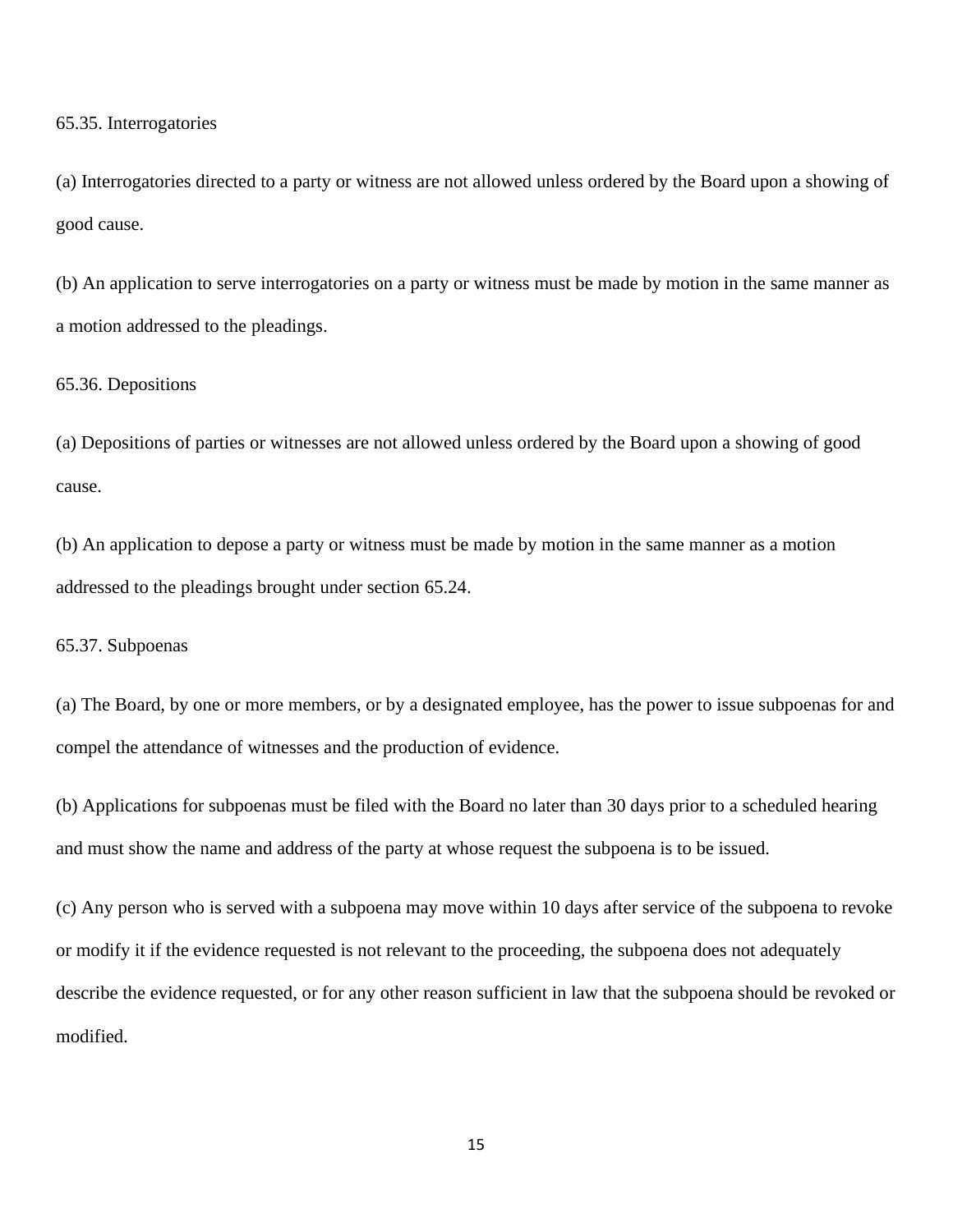(d) A motion to revoke or modify a subpoena must be made in the same manner as a motion addressed to a pleading brought under section 65.24 of these rules except a response to a motion to revoke or modify a subpoena must be filed, with proof of service, within 10 days after service of the motion unless otherwise directed by the Board. A reply, if any, must be filed with proof of service, within 10 days after the service of the response unless otherwise directed by the Board.

(e) A person subpoenaed to produce evidence or to appear at a hearing is entitled to the payment of the same fees and mileage as required by the Civil Practice Law and Rules.

(f) Persons subpoenaed to submit data or evidence at a public proceeding are entitled, upon payment of lawfully prescribed costs, to obtain a copy of the transcript of the data or evidence they submitted.

(g) Copies of the Board's subpoena forms may be requested by phone, in writing, or may be found at the Board's website. The subpoena form must be completed by the party requesting issuance of a subpoena and submitted to the Board for issuance. The requesting party must also send notice to each non-requesting party of the subpoena requests. Service of a subpoena issued by the Board is the responsibility of the requesting party.

65.38. Failure to comply with discovery

The Board may issue orders for appropriate relief if any party fails to comply with any provision of sub-part D of these rules, including deeming a party's failure to comply with any provision of sub-part D of these rules as a waiver of the right to further participation in the proceeding.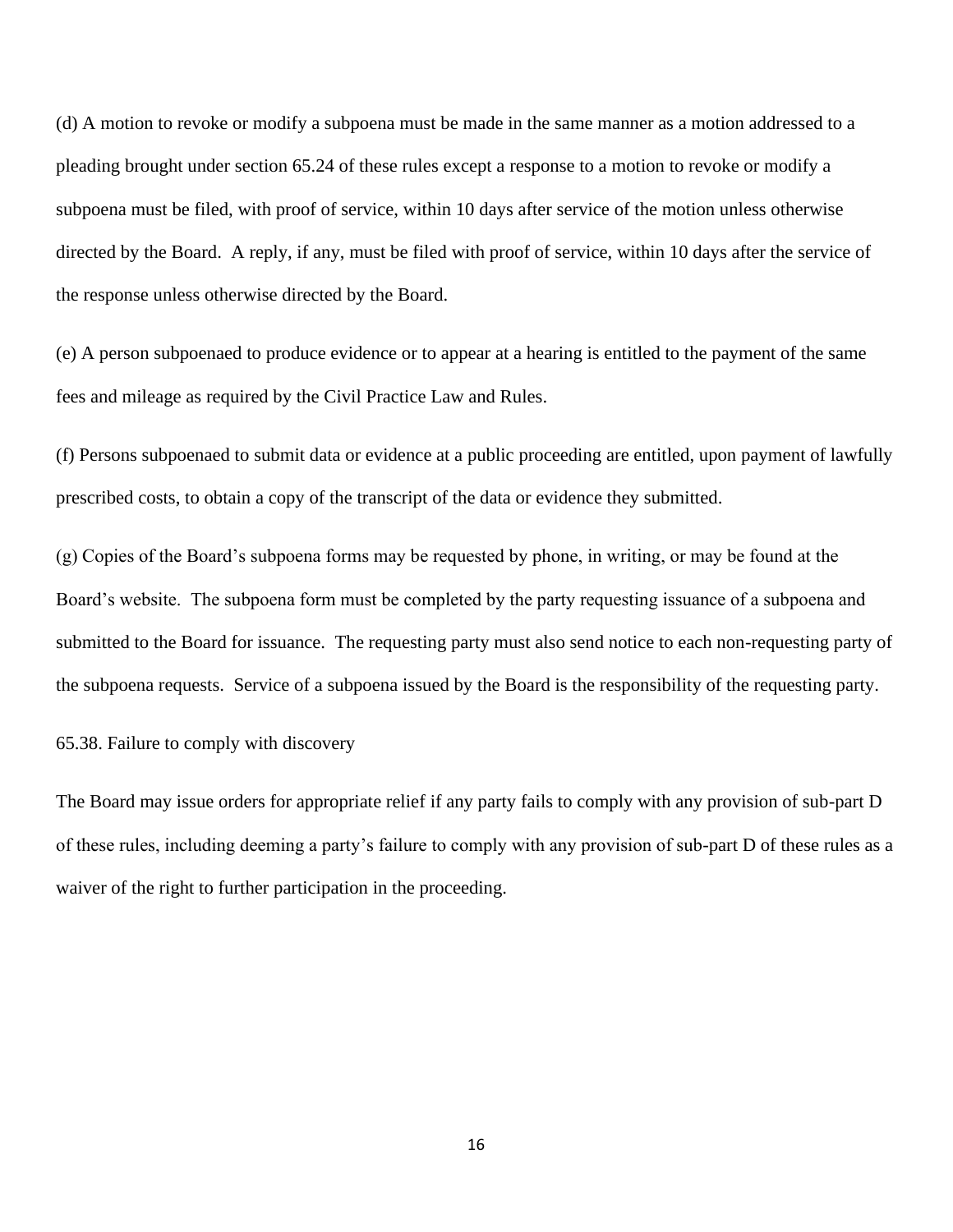#### Subpart E

## **Hearings**

65.39. Burden of proof; de novo hearing

(a) The burden of proof of every allegation in a proceeding shall be on the party asserting it.

(b) A hearing under these rules is de novo and parties may submit any testimony, documentary, or other evidence which is material and relevant to the issue. Evidence submitted to the Department of Labor prior to the hearing must be resubmitted at the hearing for it to be considered by the Board.

# 65.40. Notice of hearing

Notice of the time, place, and nature of a hearing will be given by the Board to all parties to a proceeding at least 10 days in advance of the date of the hearing unless otherwise agreed by the parties.

65.41. Postponement of hearing

(a) Postponement of a hearing ordinarily will not be allowed.

(b) Except in the case of an emergency or in unusual circumstances, any party seeking postponement of a scheduled hearing must file a written request with a copy to all other parties at least 10 days prior to the scheduled hearing date. The request for postponement must state the reason or reasons postponement should be granted.

(c) Objections to a request for postponement of a scheduled hearing, if any, must be promptly filed with the Board with proof of service.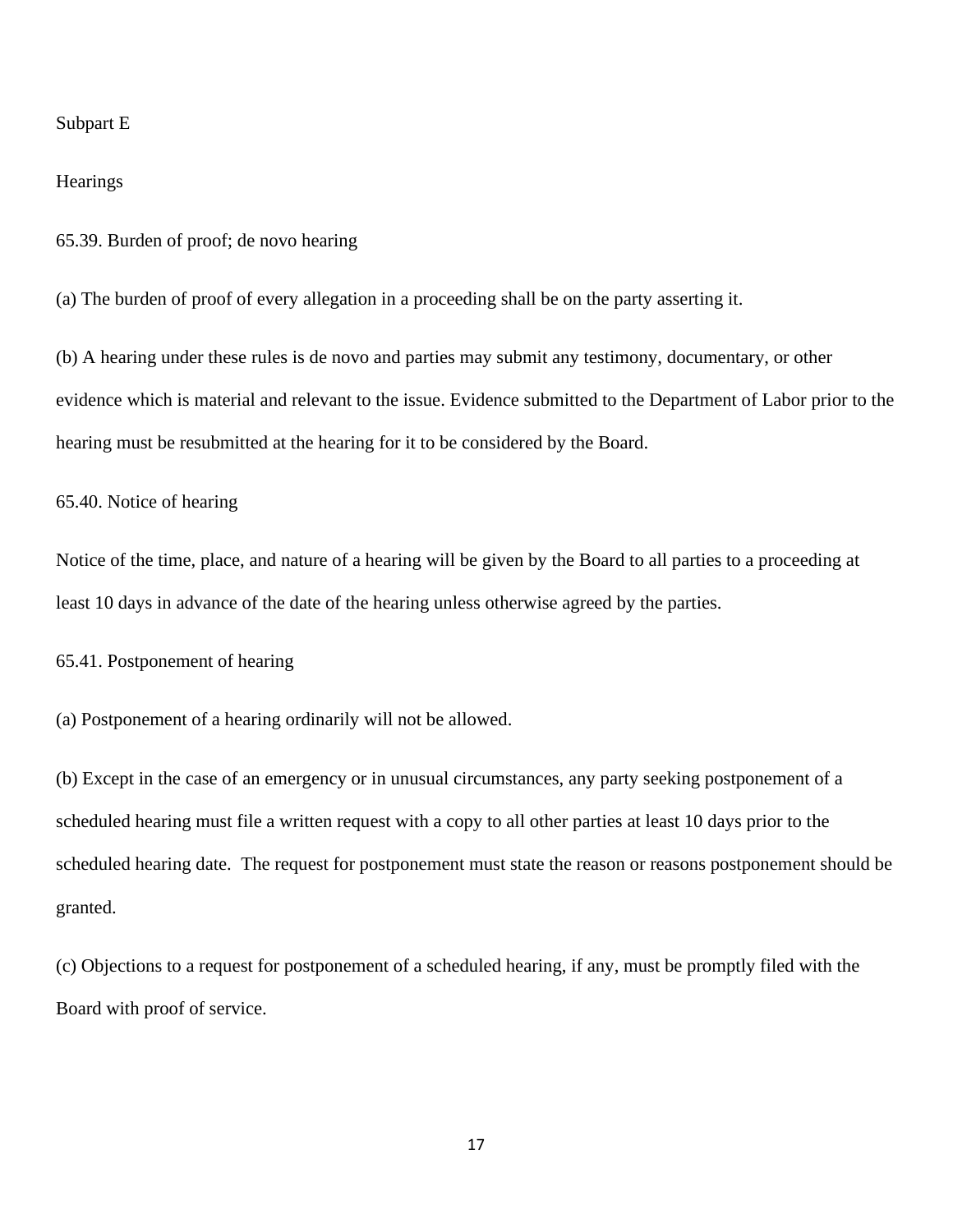(d) No postponement is allowed without the Board's approval, and the Board's approval may, where a request for postponement was not timely made, and no emergency or unusual circumstances otherwise excuse the untimely request, be contingent on payment of reasonable costs incurred by the Board caused by a party's failure to make a timely request for postponement.

65.42. Duties and powers of Board members

The Board by one or more of its members shall have the following duties and powers:

(a) to conduct any investigation ordered by the Board;

(b) to report findings of investigations to the Board;

(c) to examine and receive any document or other evidence which is deemed pertinent, relevant or necessary to an investigation;

(d) to record the testimony of any such witness, or to obtain from such witness a written statement, under oath or affirmation, on matters pertinent, relevant or necessary to an investigation;

(e) to take affidavits;

(f) to hold conferences for the settlement or simplification of the issues, on consent of the parties, and to report thereon, with recommendations, to the Board;

(g) to hold and conduct a hearing, when ordered by the Board, relating to any matter pertaining to the Board's exercise of its functions;

(h) to issue subpoenas for and compel the attendance of witnesses and the production of books, contracts, documents and other evidence;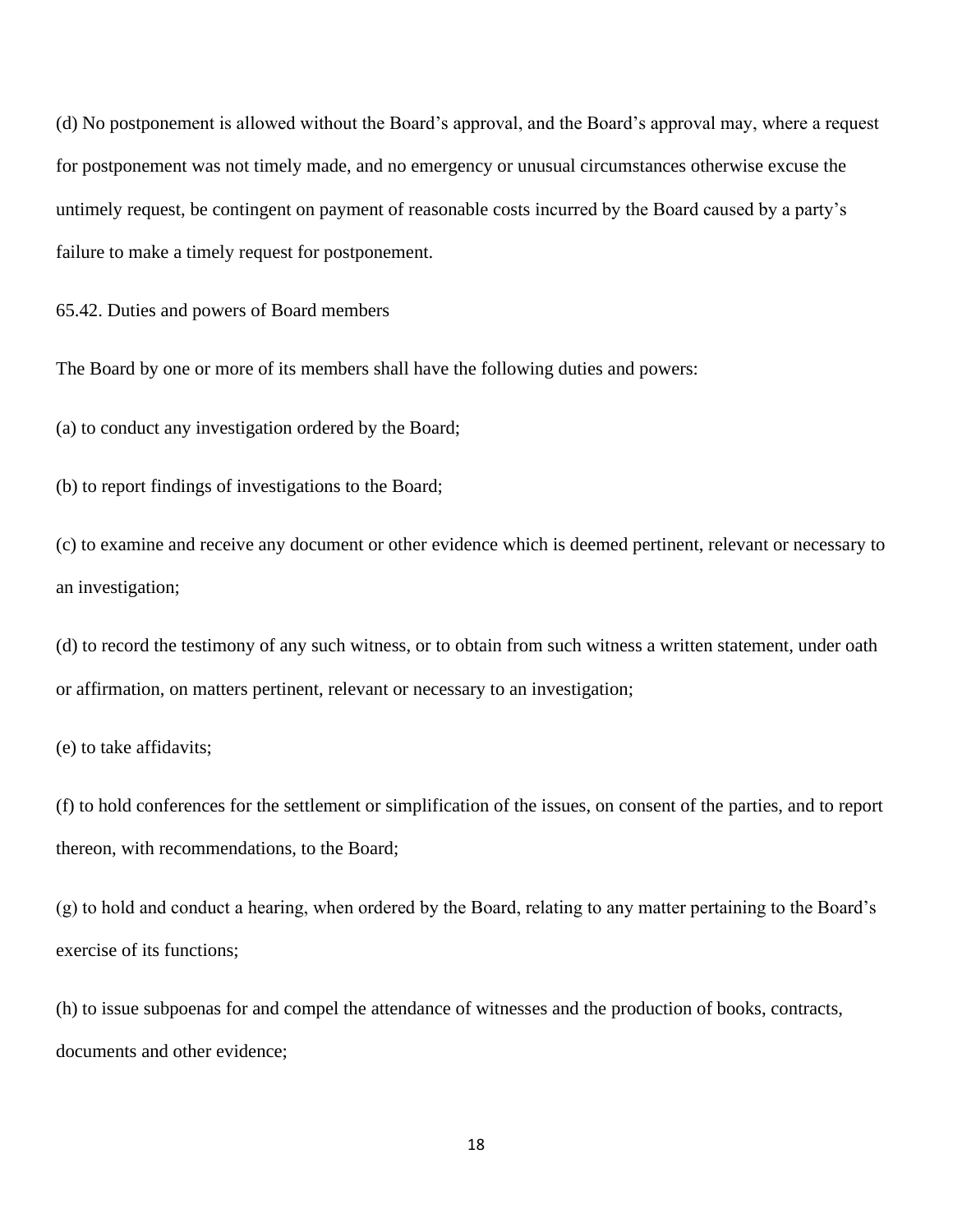(i) to rule upon petitions to revoke, amend or modify subpoenas or subpoenas duces tecum, subject to confirmation by the Board;

(j) to administer oaths and affirmations;

(k) to call, examine and cross-examine witnesses;

(l) to receive offers of proof, to receive evidence and testimony, and to receive any objections to such offers of proof, or evidence and testimony, at or during any hearing;

(m) to rule upon offers of proof and receive relevant evidence, subject to confirmation by the Board;

(n) to dispose of procedural requests or similar matters;

(o) to allow any petition, answer or other document in any proceeding to be supplemented, amended or corrected, provided that such change does not operate to prejudice a party's cause or unduly broaden or alter the issues of a proceeding;

(p) to regulate, in any manner, the course of the hearing, subject to confirmation by the Board; and

(q) to continue an investigation or hearing from day to day or adjourn same to a later date or to a different place by announcement thereof at the hearing or by other notice.

65.43. Hearing officer; duties and powers

(a) A hearing in any proceeding may be conducted by one or more Board members or an employee of the Board designated and delegated the authority by the Board as a hearing officer. Any member or employee of the Board designated and delegated the authority to conduct a hearing or investigation shall possess those powers and duties mentioned and described in section 65.42, unless otherwise designated by the Board.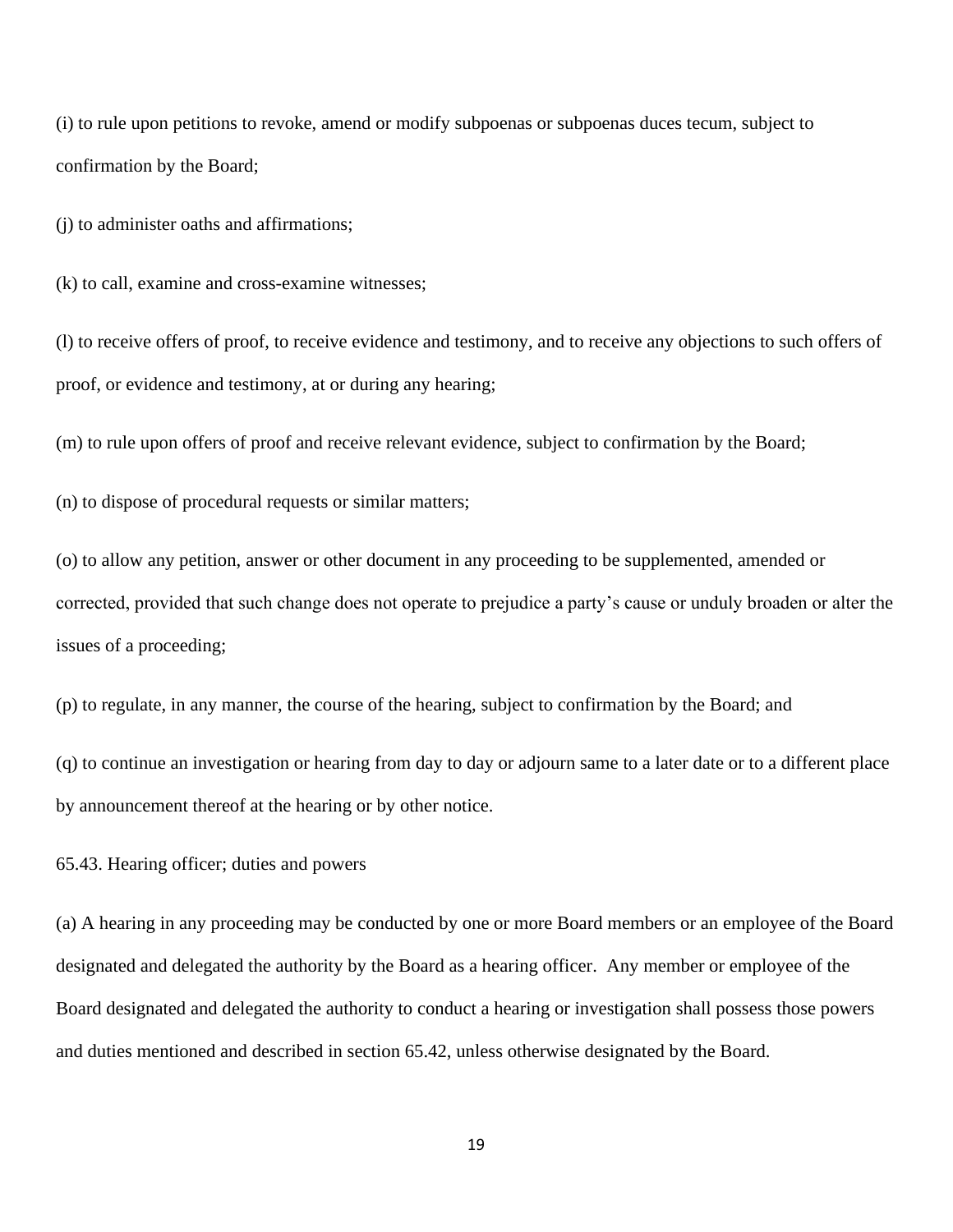(b) At any time, a hearing officer may be designated and delegated the authority by the Board to take the place of a person or persons previously designated to conduct a hearing.

#### 65.44. Form of hearing

(a) Hearings before the Board will be conducted in person or by video-teleconference, as determined by the Board.

(b) A party may request that the hearing be held in a different form than determined by the Board but must do so, in writing, with all parties copied, setting forth the reason(s) a party, representative or witness must appear in person or by video-teleconference.

# 65.45. Evidence and hearing sequence

Compliance with technical rules of evidence, including hearsay rules, is not required. Traditional rules governing trial sequence do apply, but traditional trial sequence may be altered by the hearing officer for the convenience of the parties, representatives, or witnesses, or if required by the hearing officer for any other reason, so long as there is no substantial prejudice to a party.

# 65.46. Exhibits

(a) All exhibits offered in evidence must be numbered or lettered and marked with a designation identifying the party offering the exhibit. Unless the Board finds it impractical, each party's exhibits must also contain a unique sequential number for each page, file or image.

(b) Unless the Board or hearing officer finds it impractical, a copy of each exhibit must be provided to all other parties and the Board or hearing officer.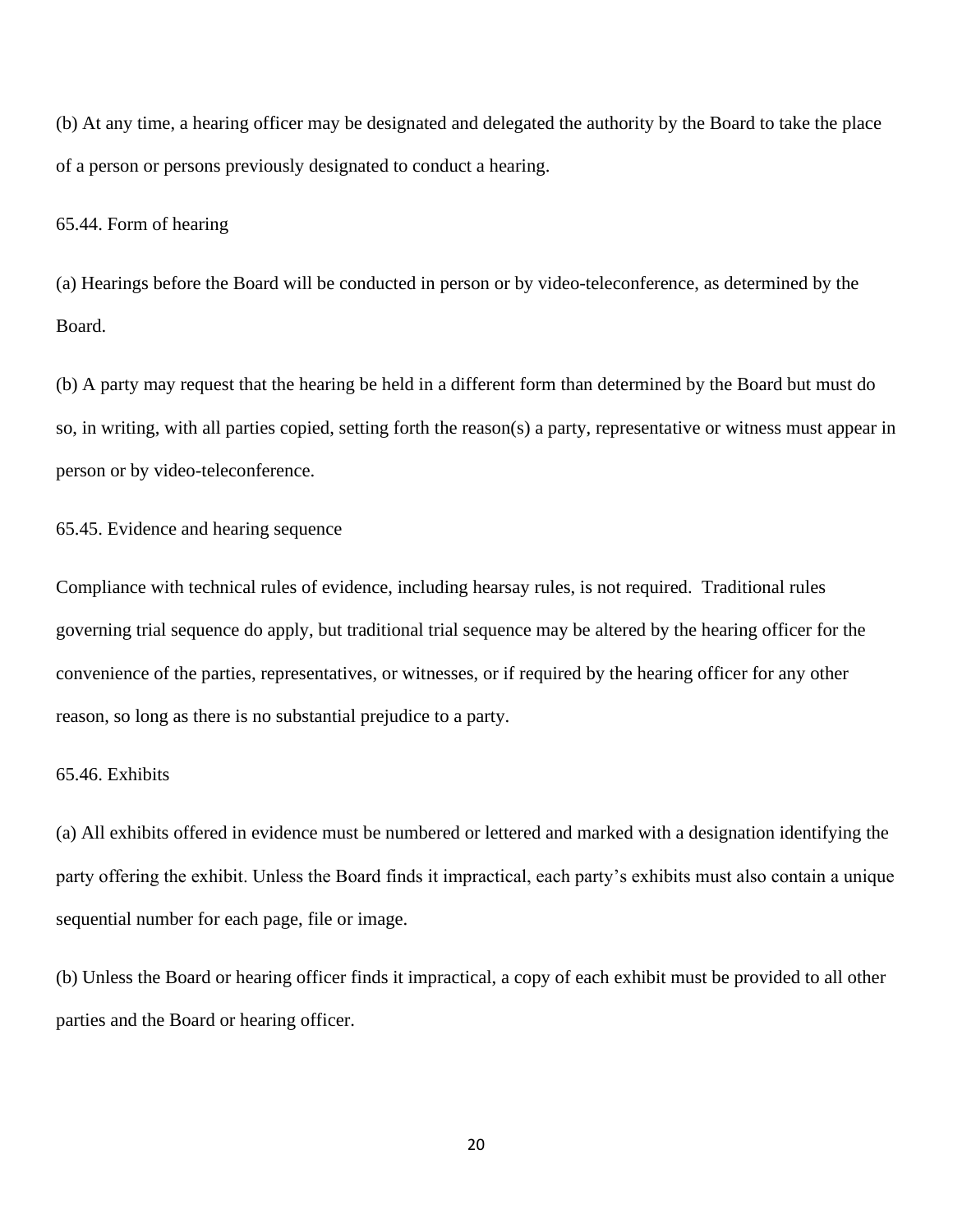(c) In the absence of an objection, exhibits will be admitted into evidence as part of the record unless excluded by the Board or hearing officer.

(d) All exhibits offered, but denied admission into evidence, must be identified and placed by the hearing officer into a separate file designated for rejected exhibits.

65.47. Witnesses; Witness fees

(a) Witnesses who appear before the Board shall testify orally under oath or affirmation and are subject to crossexamination by opposing parties and the Board.

(b) A party who subpoenas a witness to testify at a hearing in person must pay the same fees and mileage to the witness as required by the Civil Practice Law and Rules.

#### 65.48. Objections

(a) Any objection with respect to the conduct of the hearing, including any objection to the introduction of evidence or a ruling by the hearing officer, may be stated orally or in writing, accompanied by a short statement of the grounds for the objection, and will be included in the record. No objection will be deemed waived by further participation in the hearing.

(b) Whenever evidence is excluded from the record, the party offering such evidence may make an offer of proof, which will be included in the record of the proceeding.

65.49. Exclusion from hearing; striking testimony

(a) Disobedient or contemptuous conduct before the Board or hearing officer is grounds for exclusion from a hearing.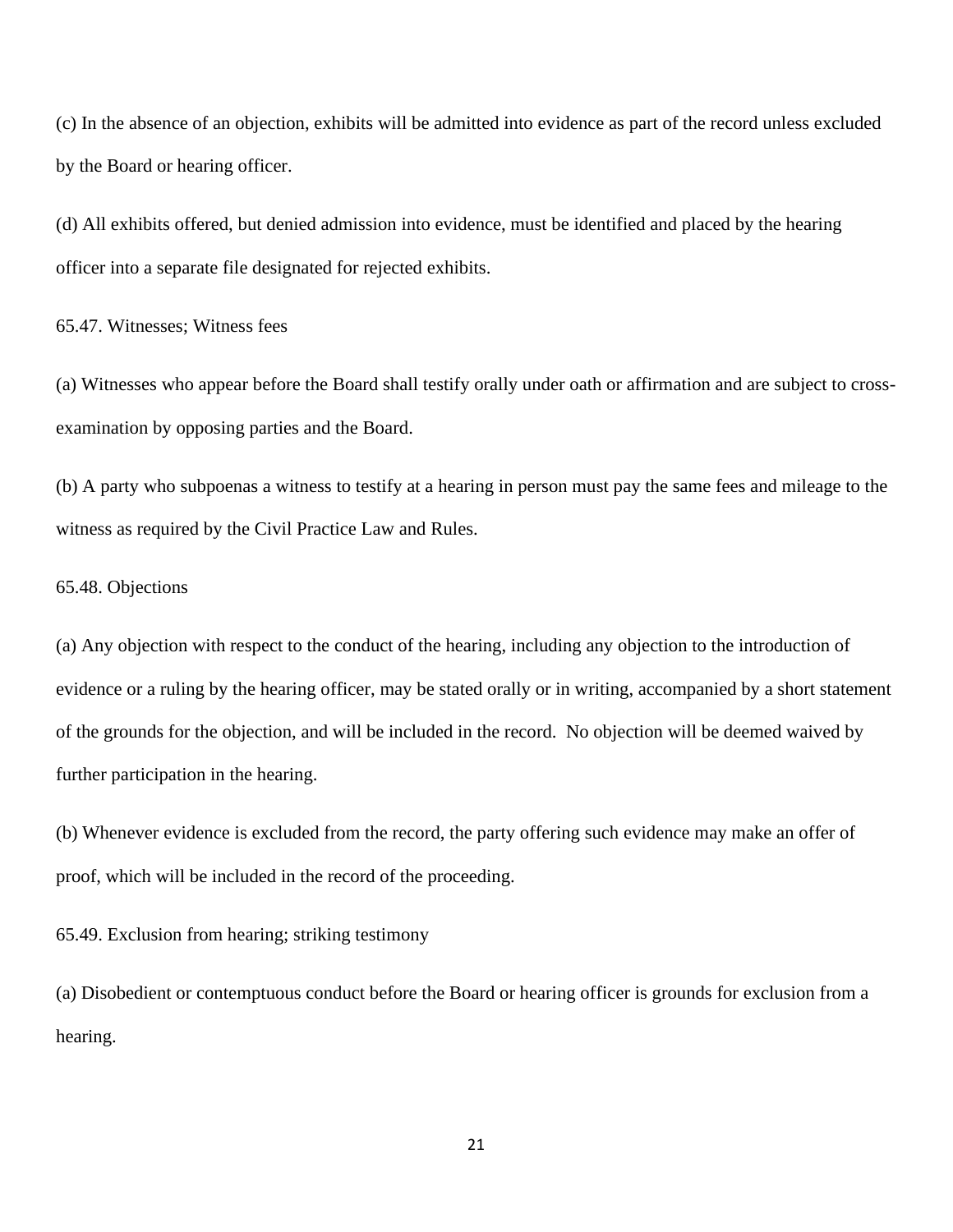(b) The refusal of a witness at any hearing to answer a question which has been found by the Board to be proper may, at the discretion of the Board, be grounds for striking all or any part of the testimony previously given by the witness on related matters and drawing inferences from such refusal.

65.50. Deposition in place of oral testimony

(a) A deposition in lieu of oral testimony ordinarily will not be allowed, except in exigent circumstances. An application to take the deposition of a witness in lieu of oral testimony must be in writing and must set forth the reasons such deposition should be taken, the name and address of the witness, the matters concerning which it is expected they will testify and the time and place proposed for the taking of the deposition, together with the name and address of the officer before whom it is desired that the deposition be taken. Such application must be filed with the Board, with proof of service on all other parties. If the application is granted, the Board will make and serve on the parties an order which specifies the name of the witness whose deposition is to be taken and the time, place and designation of the officer before whom the witness is to testify.

(b) Such deposition, when permitted by the Board, may be taken before any officer authorized to administer oaths by the laws of the State of New York, or of the place where the examination is held.

(c) At the time and place specified in the order, the officer designated to take such deposition will permit the witness to be examined and cross-examined under oath or affirmation by all parties appearing, and the questions asked of and answers given by the witness will be recorded verbatim and reduced to typewriting by the officer before whom the deposition is taken or under his or her direction.

(d) All objections to questions or evidence are deemed waived unless made at the examination. The officer does not have power to rule upon any objection, but they shall note them upon the deposition. The testimony will be subscribed by the witness in the presence of the officer, who shall attach his or her certificate stating that the witness was duly sworn, that the deposition is a true record of the testimony and exhibits given by the witness,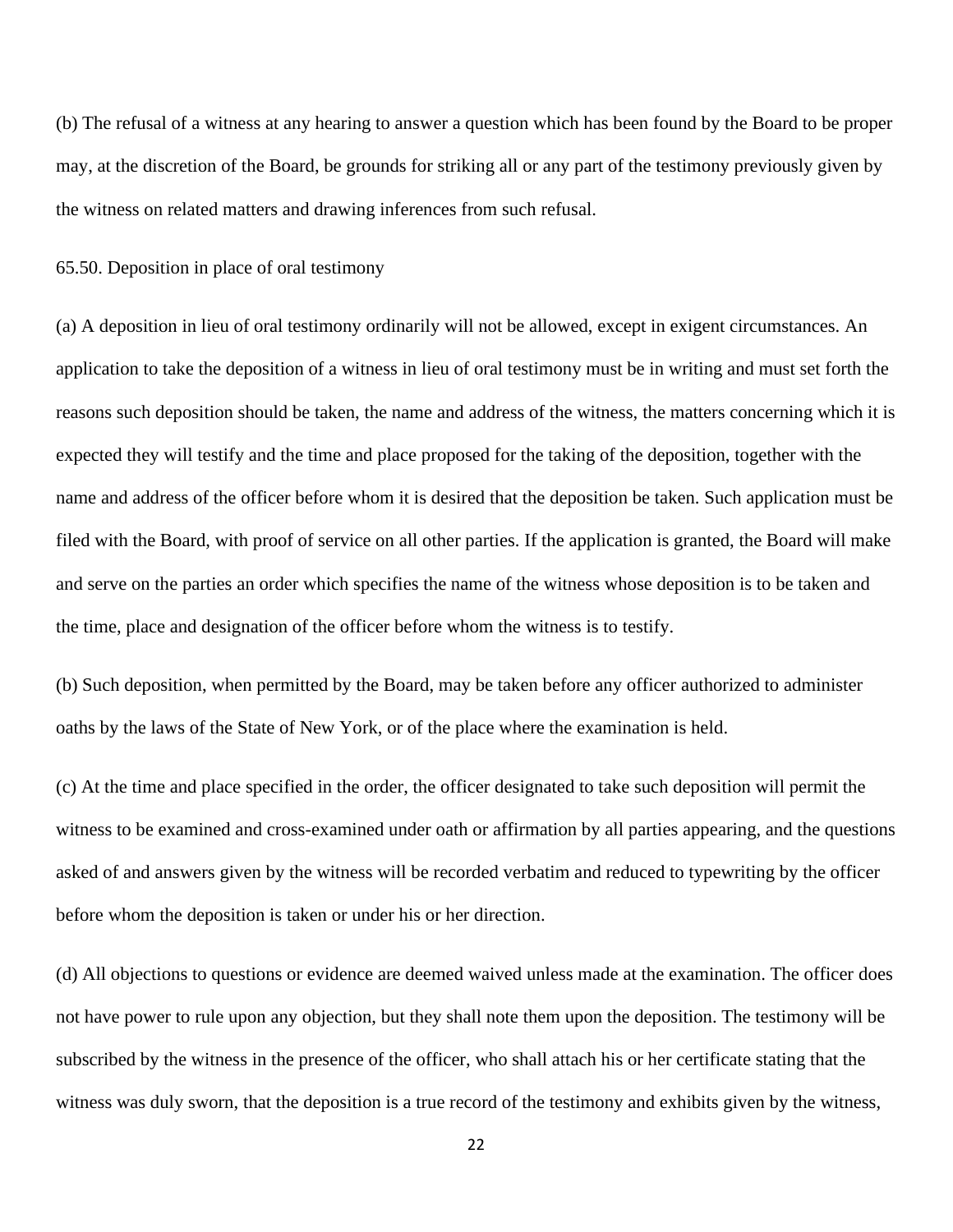and that the officer is not of counsel or attorney to any of the parties nor interested in the proceeding. If the deposition is not signed by the witness because they are ill, dead, cannot be found, or refuse to sign it, such fact will be included in the certificate of the officer and the deposition may be used as fully as though signed. The officer will immediately deliver, in accordance with sections 65.16 and 65.17 of these rules, a copy of the transcript, together with the officer's certificate, in person or by certified mail to the Board at its Albany office.

(e) The Board will rule upon the admissibility of the deposition or any part thereof.

(f) The right to object to any error or irregularity that does not comply with the provisions of this rule shall be deemed waived unless a motion to suppress the deposition or some part thereof is made with reasonable promptness after such defect is, or with due diligence might have been, discovered.

(g) If the parties so stipulate in writing, the deposition may be taken before any person at any time or place, upon any notice and in any manner, and when so taken may be used as other depositions.

65.51. Failure to appear

(a) Subject to the provisions of subdivisions (c) and (d) of this section, the failure of a party to appear at a hearing is a waiver of all rights except the right to be served with a copy of the decision of the Board and to request Board review pursuant to section 65.60 of these rules.

(b) Request for reinstatement must be made, in the absence of extraordinary or unusual circumstances, within five days after the scheduled hearing.

(c) The Board, upon a showing of good cause, may excuse a party's failure to appear and reopen the hearing.

(d) The Board may require a party to pay reasonable costs incurred by the Board caused by a party's failure to appear as a condition for reopening a hearing.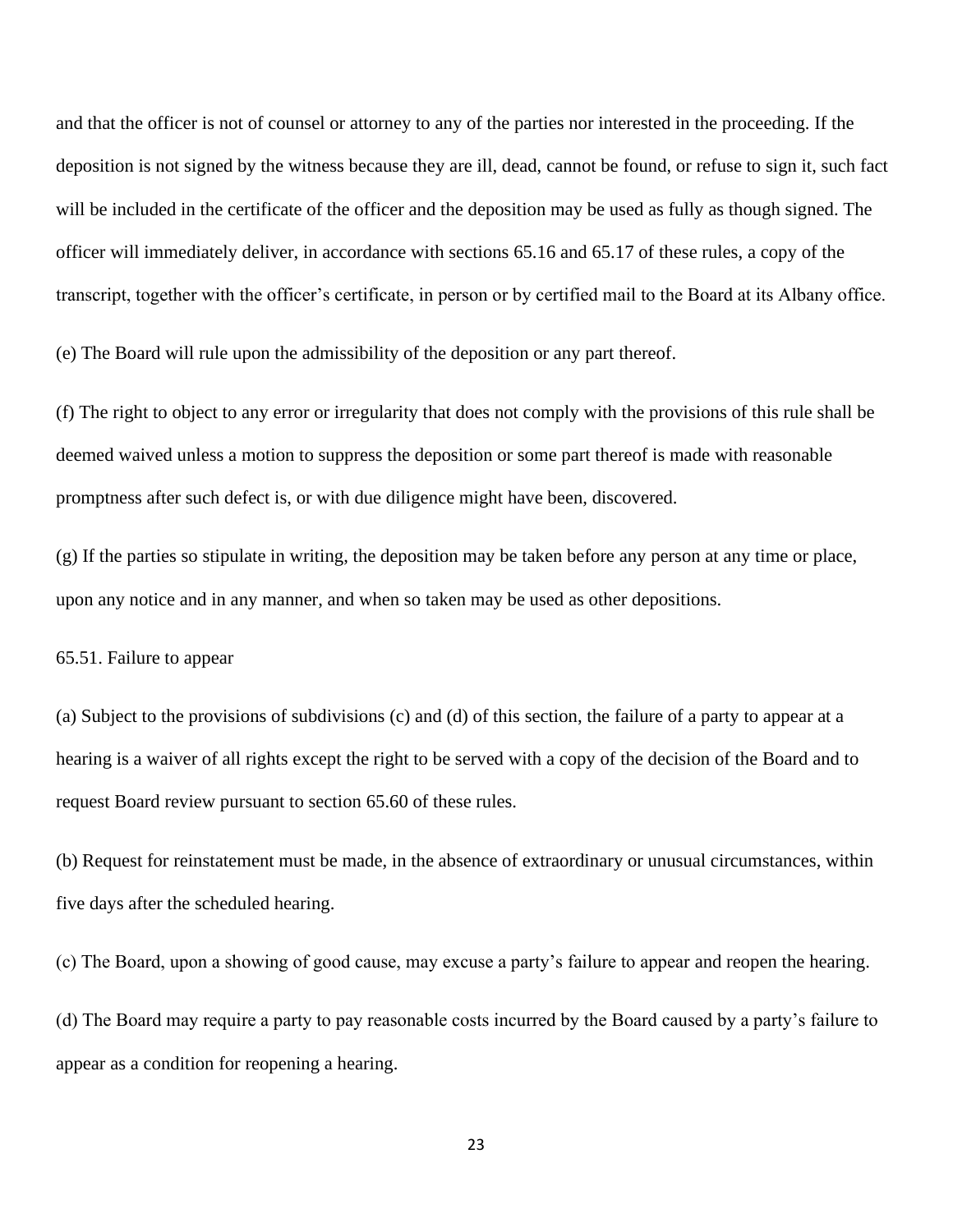65.52. Post-hearing briefs and proposed findings of fact; oral argument

(a) A party may request at any time prior to conclusion of the hearing, or the Board or hearing officer may direct the parties at any time, to submit written summations, briefs, or proposed findings of fact on any issue raised in the proceeding, or for an oral argument on the record, or both.

(b) The Board or hearing officer will fix the schedule for post-hearing submissions after the hearing, or by written notice to the parties upon receipt of the transcript of hearing.

(c) If the Board or hearing officer requires oral argument after submission of the parties' briefs, the Board will notify the parties in writing of the time and place for argument.

65.53. Transcript of hearing; correcting the transcript

(a) Hearings will be transcribed by a stenographer or court reporter, and a copy of the transcript, certified by the stenographer or reporter, will be maintained by the Board in accordance with the Board's records retention policy.

(b) A copy of a transcript may be obtained upon written request made under the Freedom of Information Law pursuant to Part 73 of the Board's Rules (12 NYCRR Part 73).

(c) Any party to a proceeding may file proposed corrections to the transcript with the Board, copied to all other parties, within 30 days after their receipt of the transcript. Objections to any proposed corrections may be filed, and copied to all other parties, within 10 days after service of the proposed corrections. The Board, within a reasonable time, will rule on any proposed corrections and, if necessary, issue an errata sheet to be attached to the transcript.

(d) The Board, on its own motion, with notice to the parties, may propose corrections and issue an errata sheet to be attached to the transcript.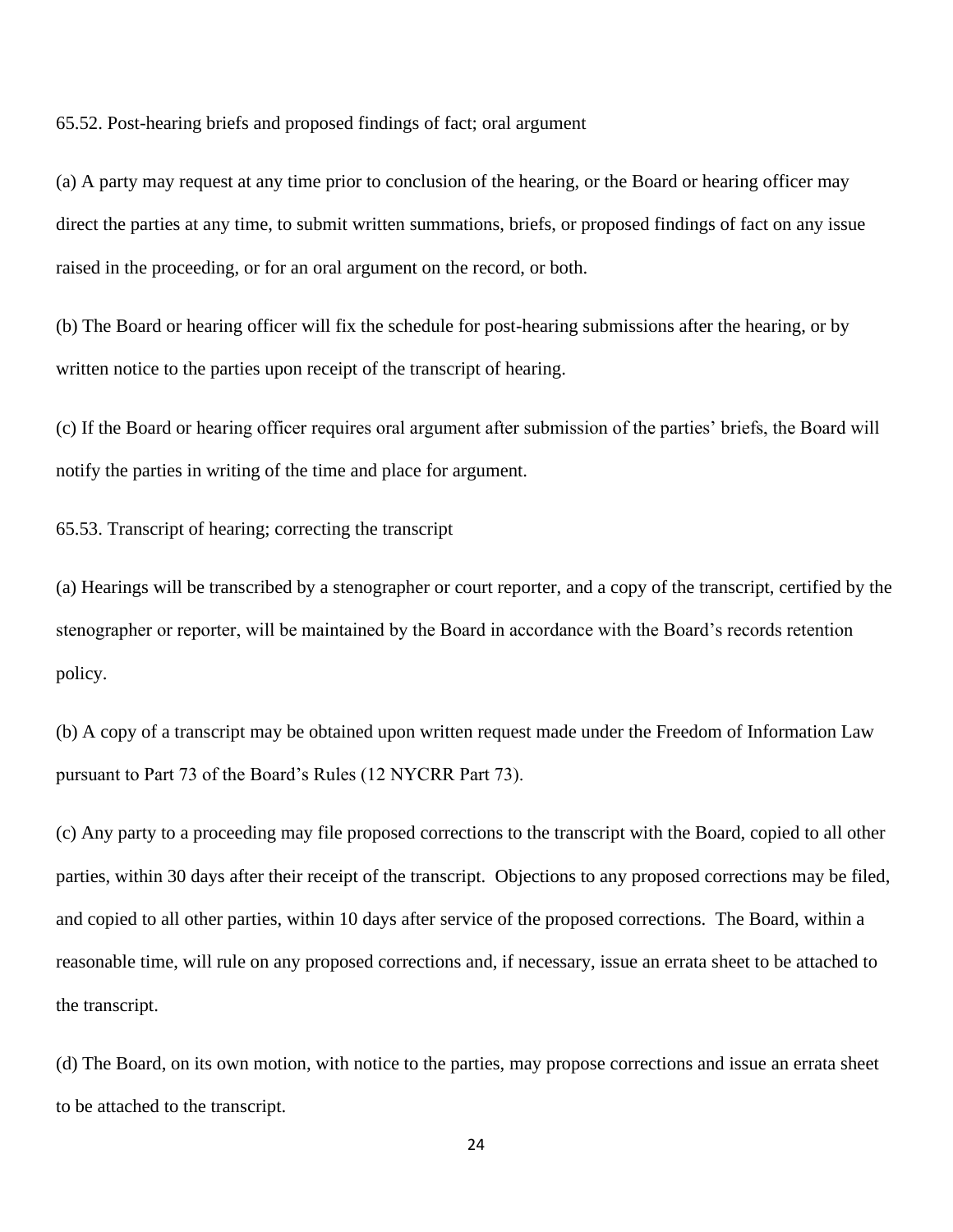# 65.54. Settlement

(a) Settlement is encouraged at any stage of the proceeding.

(b) Notice of settlement must be filed with the Board in writing prior to hearing or stated on the record at hearing.

65.55. Hearing is open to the public

Every hearing is open to the public unless otherwise ordered by the Board.

65.56. Submission without hearing or appearance

With leave of the Board, any proceeding where sufficient facts have been admitted, stipulated, or otherwise included in the record may be submitted at any time for decision or other appropriate action upon consent of all parties.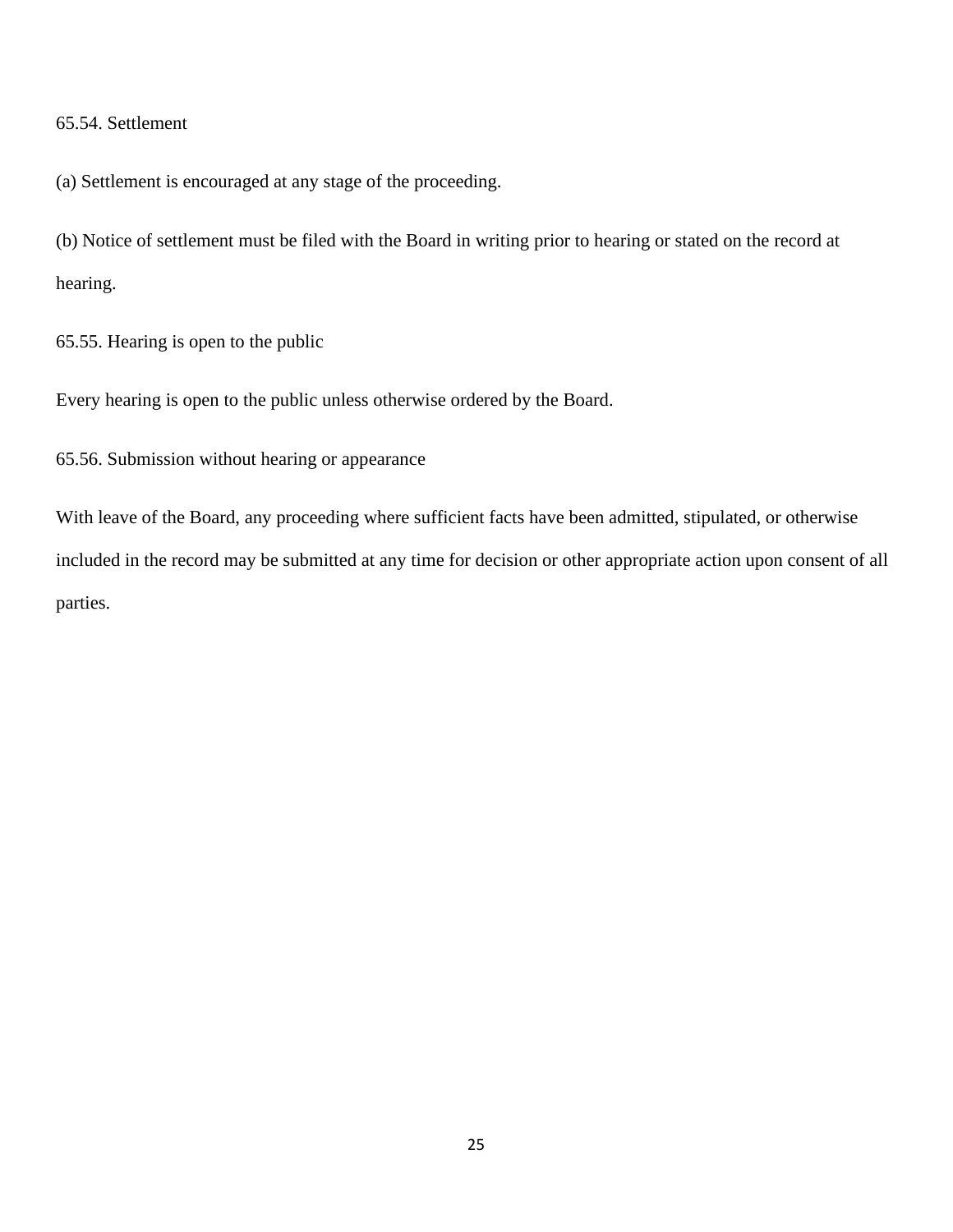#### Subpart F

Decisions and post decision actions

65.57. Record of proceedings

The record in any proceeding under this part will be prepared by the Board in accordance with Section 302 of the State Administrative Procedure Act.

65.58. Decision

The Board will issue a resolution of decision adopted by a majority vote of the Board within a reasonable time after the conclusion of any hearing held pursuant to this Part, and serve it on the parties, or if represented by a designated representative or attorney, on such representative or attorney.

65.59. Finality of decision for purposes of judicial review

A resolution of decision of the Board is final, subject to judicial review as provided by the Labor Law.

65.60. Reconsideration

(a) An application for reconsideration after a determination or decision made by the Board must be filed with the Board in writing, with proof of service, and state the reasons reconsideration should be granted by the Board.

(b) Any objections to an application for reconsideration must be filed, with proof of service, within 10 days after service of the application for reconsideration.

(c) The Board may, at any time, reopen a proceeding or require a hearing.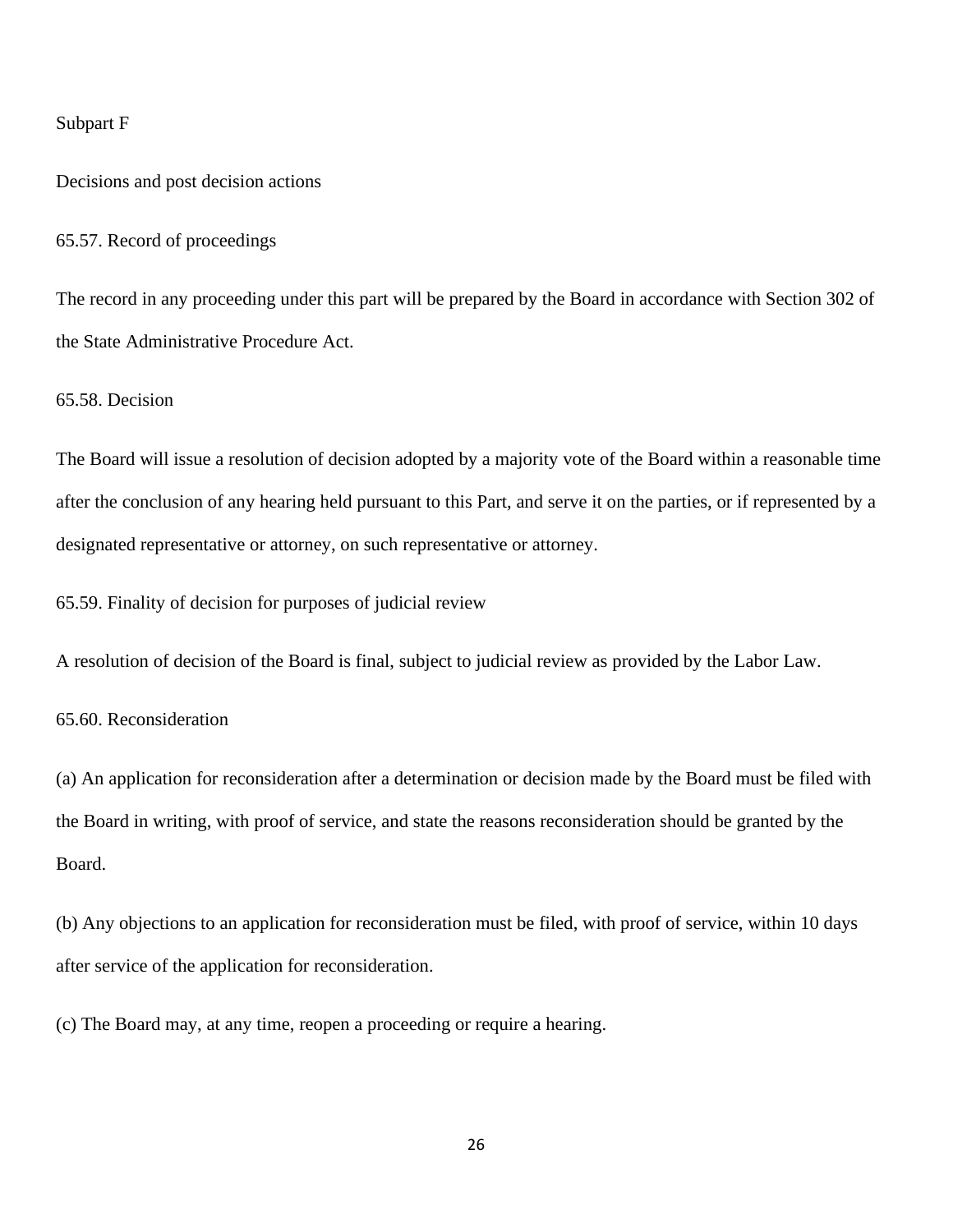#### Subpart G

#### Miscellaneous provisions

65.61. Ex parte communications prohibited

(a) Ex parte communication is prohibited with respect to the merits of any case between any party to a proceeding and any employee, officer, or member of the Board.

(b) If any employee, officer, or member of the Board receives an ex parte communication concerning the merits of a case, the employee, officer or member of the Board must promptly disclose the communication and place it on the record of the proceeding, with any party wishing to rebut the ex parte communication given the opportunity to do so.

#### 65.62. Conduct

(a) Individuals appearing before the Board must comply with the Board's rules, any other applicable rules, and all orders and directions of the Board or the designated hearing officer.

(b) Attorneys and representatives appearing before the Board must be familiar with the Board's rules, and follow all applicable rules of professional conduct.

#### 65.63. Oral argument

(a) Where oral argument is required under these rules before the Board or a hearing officer, the Board will notify the parties in writing of the time and place of argument.

(b) If the Board or hearing officer requires briefs prior to argument, the Board will notify the parties in writing of the dates for filing such briefs.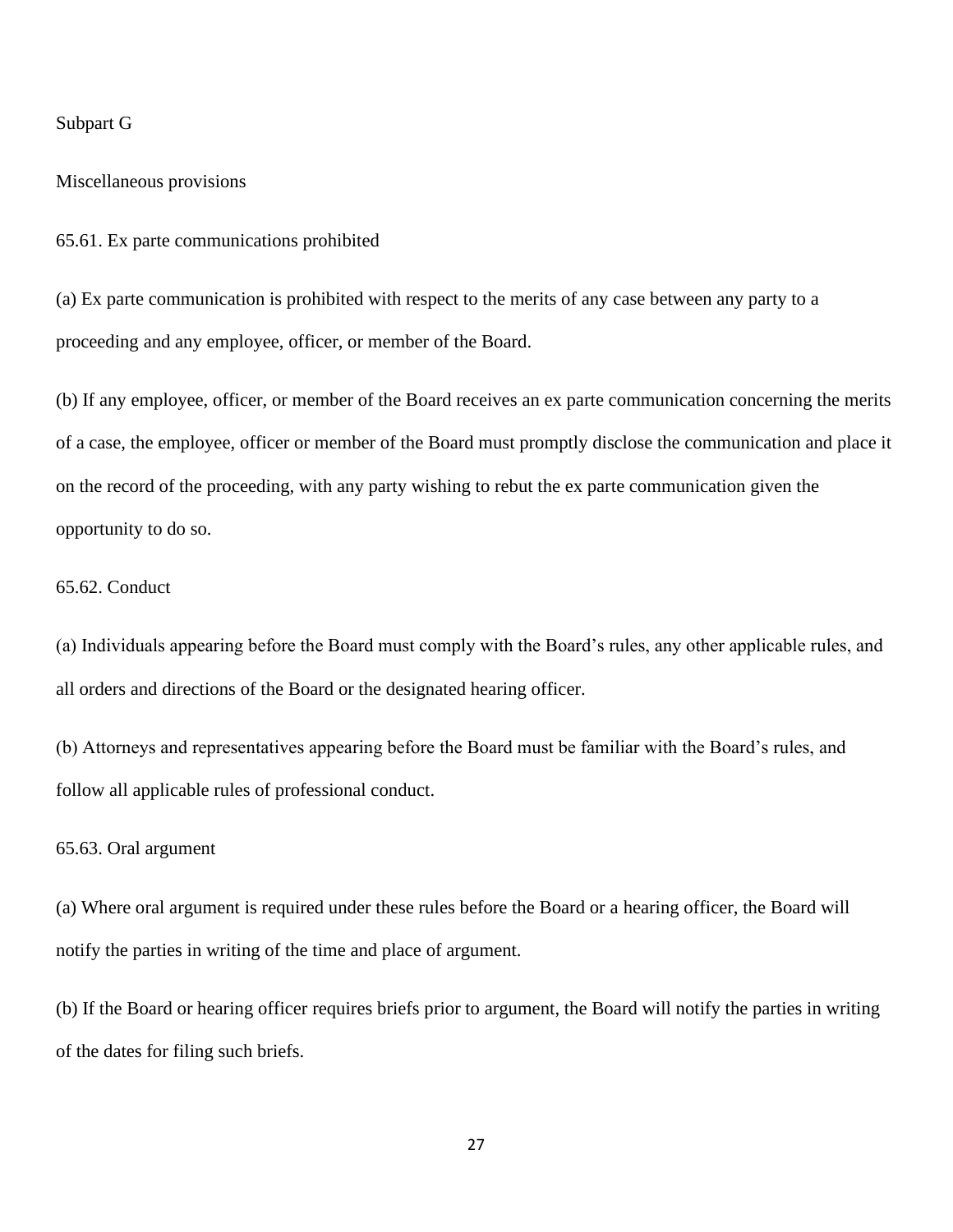#### 65.64. Consolidation

Proceedings may be consolidated where there are common questions of law or fact, or both, or in other appropriate circumstances, on the application of any party by filing a motion in the same manner as a motion addressed to the pleading, or by the Board's own motion.

# 65.65. Severance

Upon its own motion, or upon motion of any party, the Board may, for good cause, order any proceeding severed with respect to some or all issues or parties.

#### 65.66. Joinder of petitioners

All persons in whom any right to relief arising out of any order, determination, rule or regulation is alleged to exist, whether jointly or severally, may join in one proceeding as petitioners, where, if such persons brought separate petitions, any common question of law or fact would arise; provided that, if it appears to the Board that joinder may embarrass, delay or prejudice a substantial right or the disposition of the matter, the Board may sever the proceeding and order separate hearings or any other order as may be expedient.

#### 65.67. Joint hearing of proceedings

The Board may, by resolution, direct that two or more proceedings, arising out of the same or similar set of facts, be heard together, without consolidation, if no substantial right is prejudiced.

# 65.68. Dismissal

A proceeding may be dismissed for cause upon motion of a party or by the Board.

# 65.69. Expedited proceedings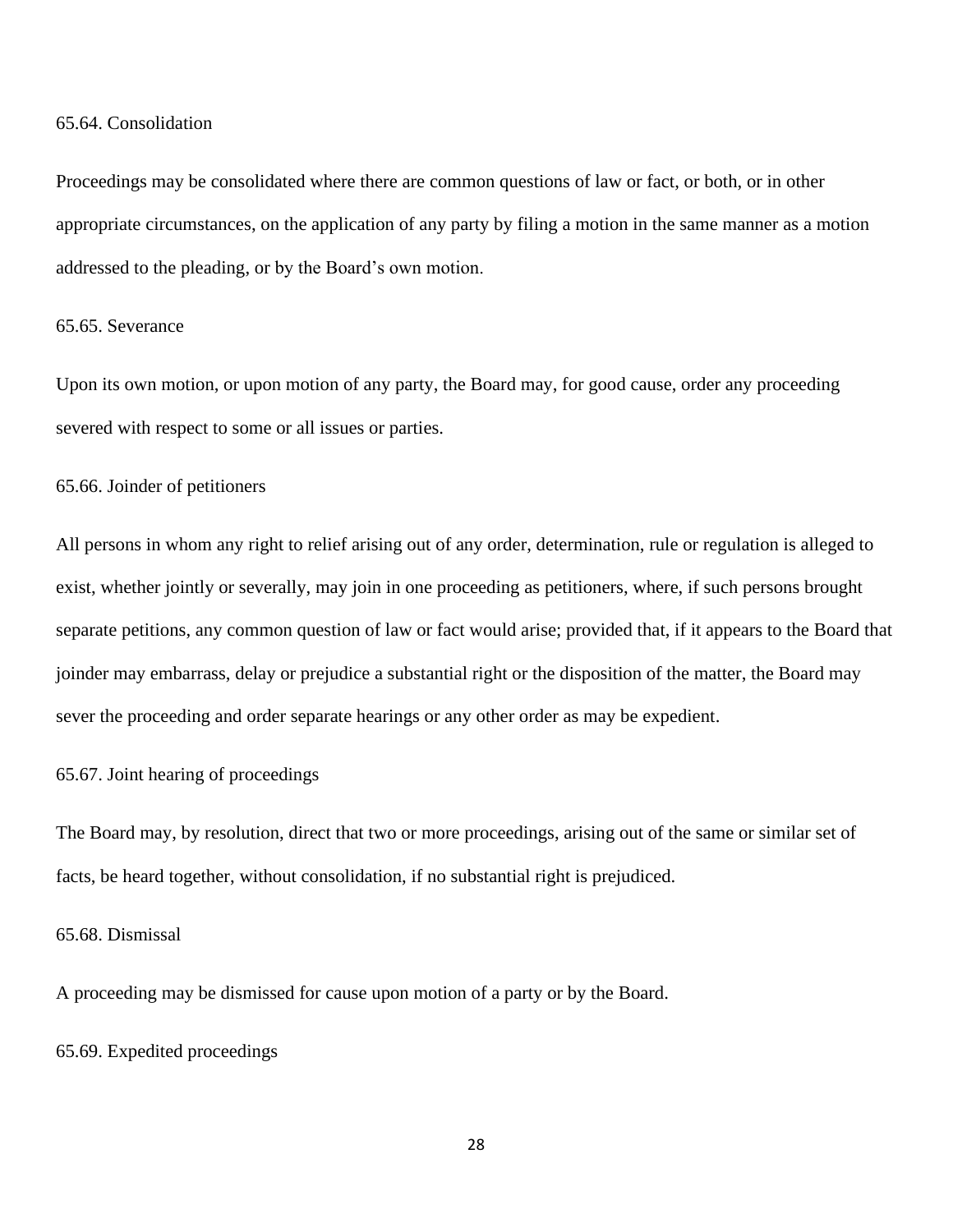(a) Upon application of any party showing good cause or on its own motion, the Board may order an expedited proceeding.

(b) When an expedited proceeding is ordered, the Board will promptly notify all parties.

(c) The hearing officer assigned in an expedited proceeding may make necessary rulings and give directions to the parties without reference to time periods prescribed by these rules, may order daily transcripts of the hearings, and will do anything necessary to complete the proceeding in the minimum time consistent with fairness.

65.70. Restrictions on Commissioner of Labor's participation

In any proceeding noticed pursuant to these rules, the Commissioner of Labor shall not participate in or advise with respect to any decision of the Board.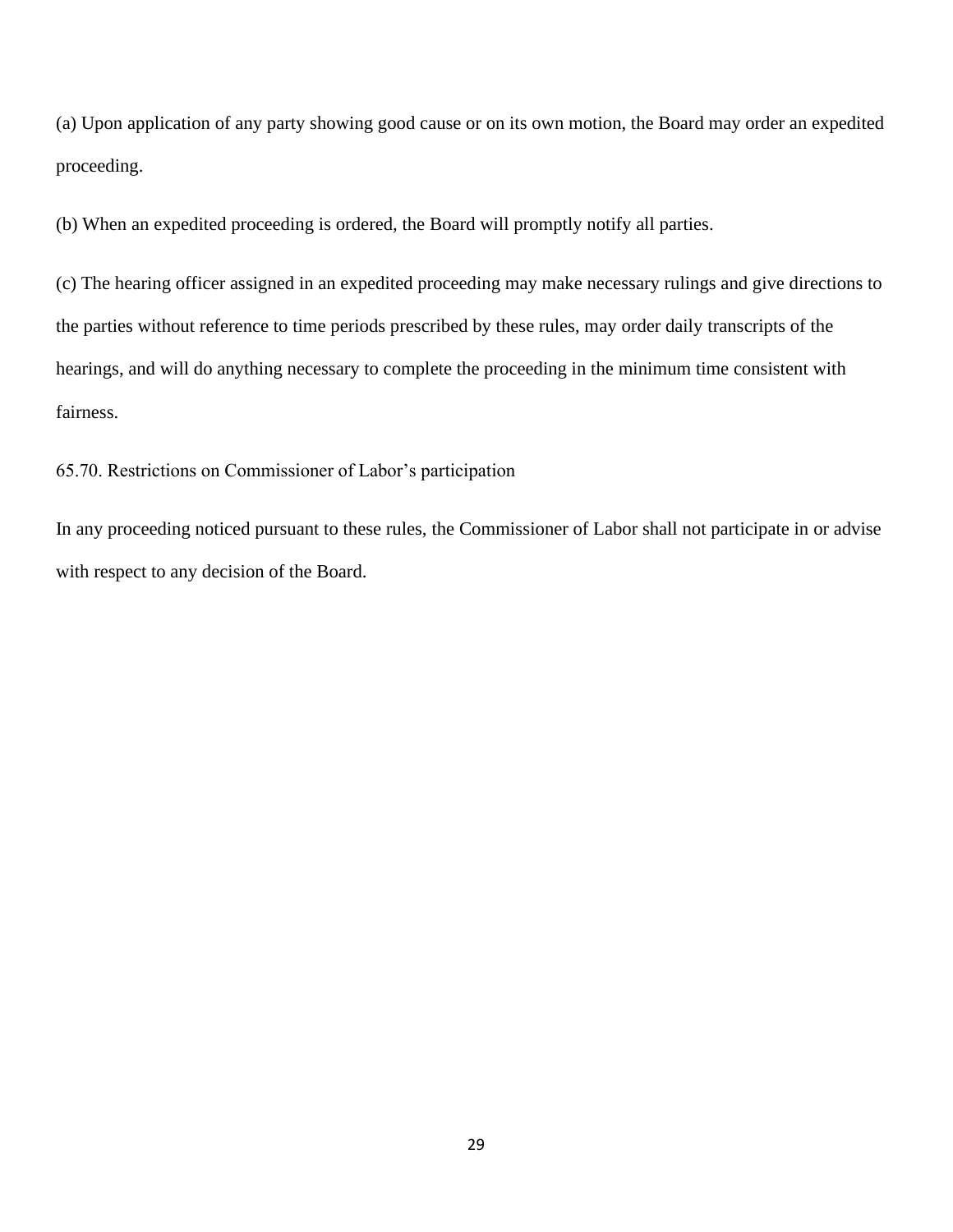# **Amendments to sections 68.2 (b), 70.1 (c), 70.5 (c), 71.6 (b), 72.1 (e), and 73.2.**

Section 68.2 (b) is amended to read as follows:

(b) A proceeding under this Part shall be commenced by filing with the board, at its Albany office, [the original and three conformed copies of] a petition executed in accordance with the provisions of Part 6[6]5 of this Subchapter.

Section 70.1 (c) is amended to read as follows:

(c) The State Minimum Wage Act (Article 19) empowers the Commissioner of Labor to establish minimum wage orders and regulations for certain occupations in accordance with the procedure prescribed therein. Article 19-A provides that minimum wage standards shall apply to farm workers, who prior to that enactment were excluded from minimum wage regulation. Such orders and regulations are final unless appealed as provided in Sections 657 and 676, respectively. Those sections accord an aggrieved party in interest the right to petition the Board to determine whether such orders or regulations are contrary to law. The jurisdiction of the Board to entertain such a proceeding is primary and exclusive. Its decision is final, subject to a direct appeal to the Appellate Division of the Supreme Court, Third Judicial Department, within sixty days after its decision is issued. The findings of the Commissioner of Labor as to the facts on any appeal from the provisions of a minimum wage order or regulation are conclusive. An appeal to the Board does not stay a minimum wage order or regulation issued under the Minimum Wage Acts unless the appellant provides security or obtains a waiver of security as prescribed in sections 657 or 676, supra. The nature of an appeal from wage orders and regulations differs in material respects from an appeal of a compliance order under Section 677 (see Part 71) and from a review of an order issued under Section 218 or Section 219 (see Part 6[6]5).